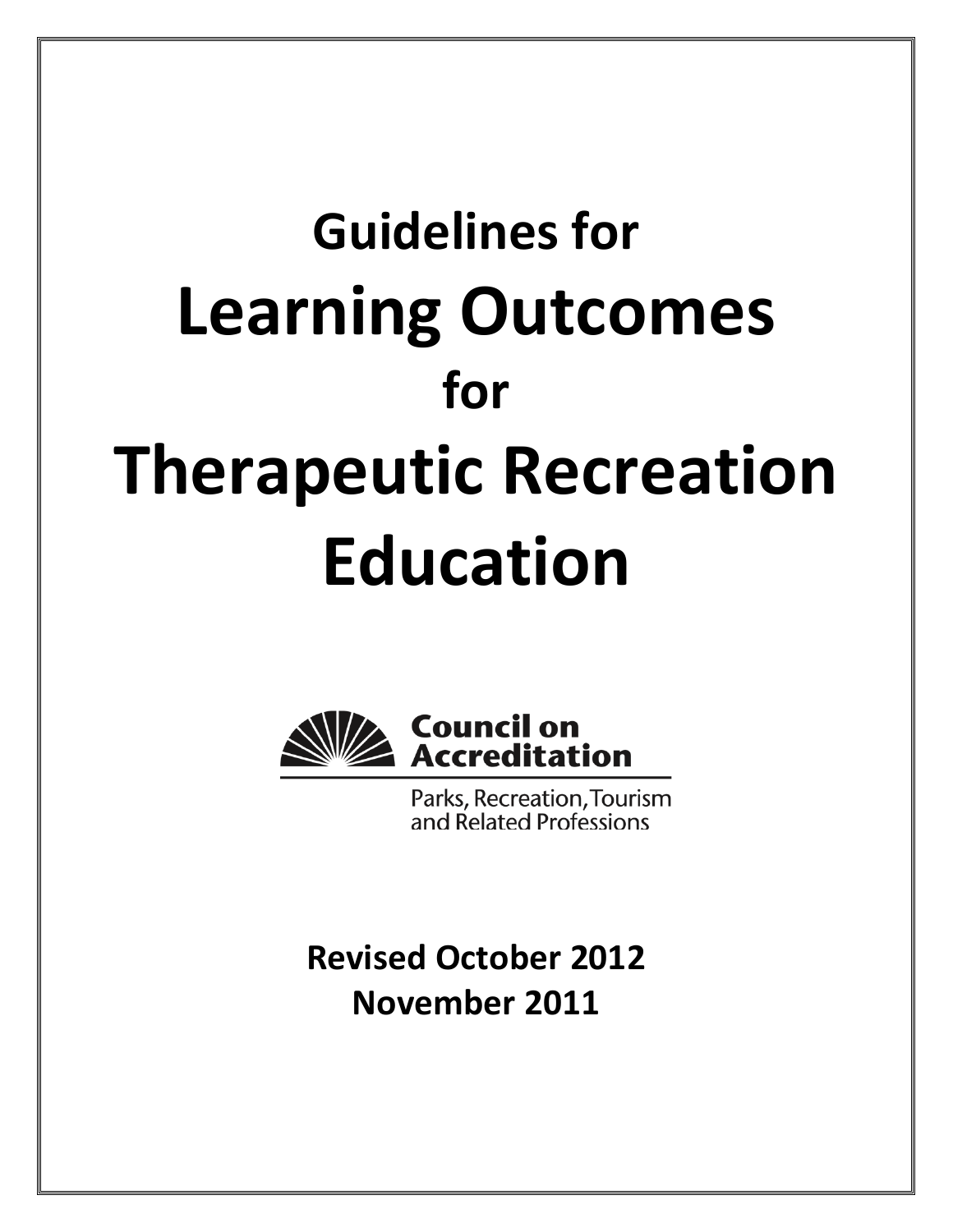# **Guidelines for Learning Outcomes for Therapeutic Recreation Education**

**Revised October 2012 November 2011**

#### **Developed by:**

Dr. Lynn Anderson, CTRS, CPRP, State University of New York at Cortland Dr. Candace Ashton, LRT/CTRS, University of North Carolina Wilmington Dr. Marcia Carter, CTRS, CPRP, Western Illinois University Dr. Jo Ann Coco-Ripp, LRT/CTRS, Winston Salem State University Dr. Fran Stavola Daly, CTRS, Kean University Dr. Linda Heyne, CTRS, Ithaca College Dr. Terry Long, Northwest Missouri State University Dr. Neil Lundberg, CTRS, Brigham Young University Dr. Cathi McMahan, CTRS, Arkansas Tech University Dr. Brent Wolfe, CTRS, Georgia Southern University Dr. Ramon Zabriskie, CTRS, Brigham Young University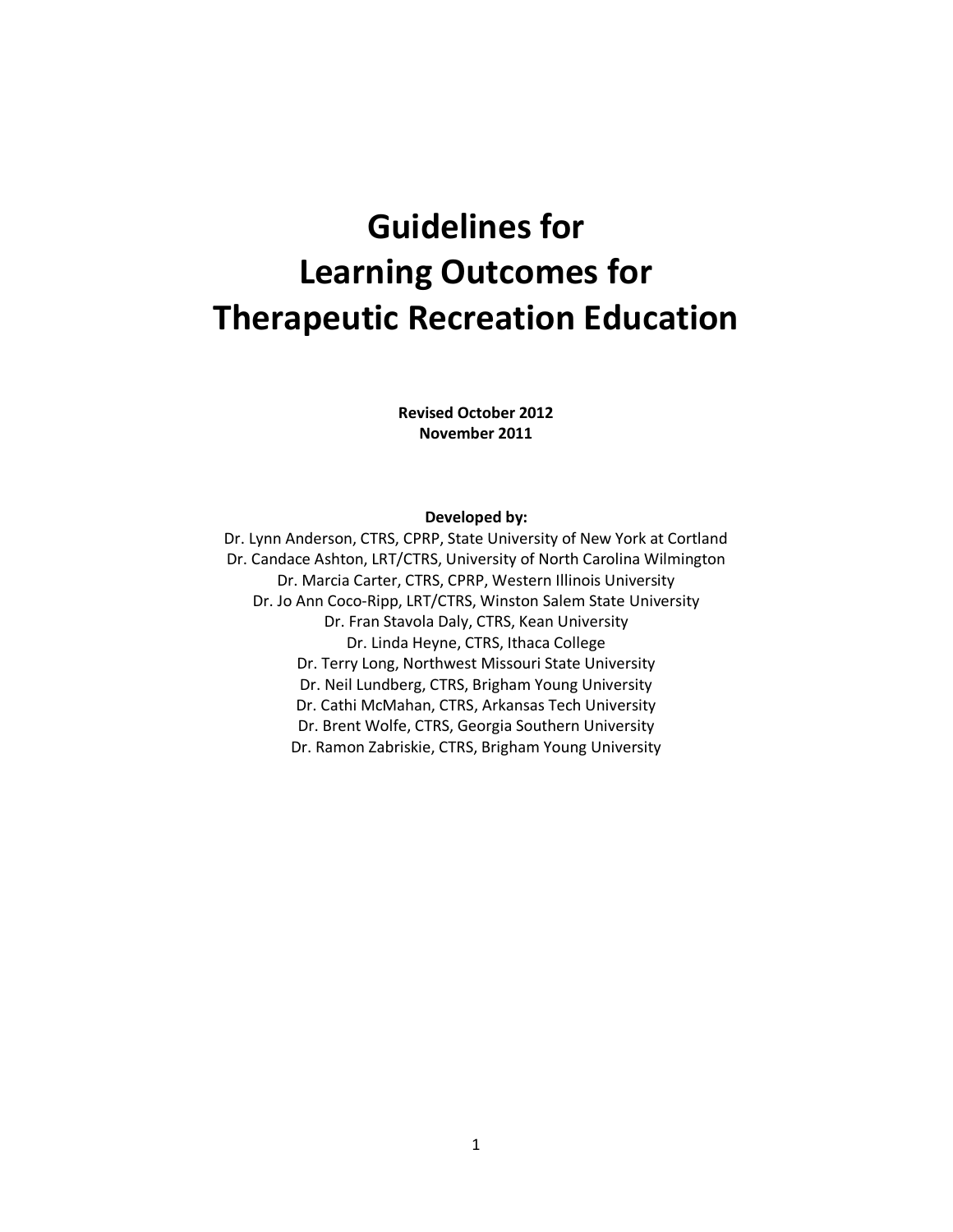## **Table of Contents**

|                                                                                                          | 3              |
|----------------------------------------------------------------------------------------------------------|----------------|
|                                                                                                          | 5              |
|                                                                                                          | $\overline{7}$ |
| Relationship of Therapeutic Recreation Learning Outcomes to COAPRT 2013 Learning Outcomes and            | 8              |
|                                                                                                          | 9              |
|                                                                                                          | 10             |
| 7.01 Historical, philosophical, and scientific foundations with a therapeutic recreation focus           | 10             |
| 7.02 Design and execution of the services with a focus on the therapeutic recreation process             | 12             |
| 7.03 Management, marketing, and finance of services with a therapeutic recreation focus                  | 15             |
| 7.04 Internship: Application of the therapeutic recreation body of knowledge through experience          | 16             |
| Visitor Review of Learning Outcomes -                                                                    | 17             |
|                                                                                                          | 19             |
| Appendix A: Matrix of TR Learning Outcomes to Standards of Practice, Job Analysis, and Scope of Practice | 21             |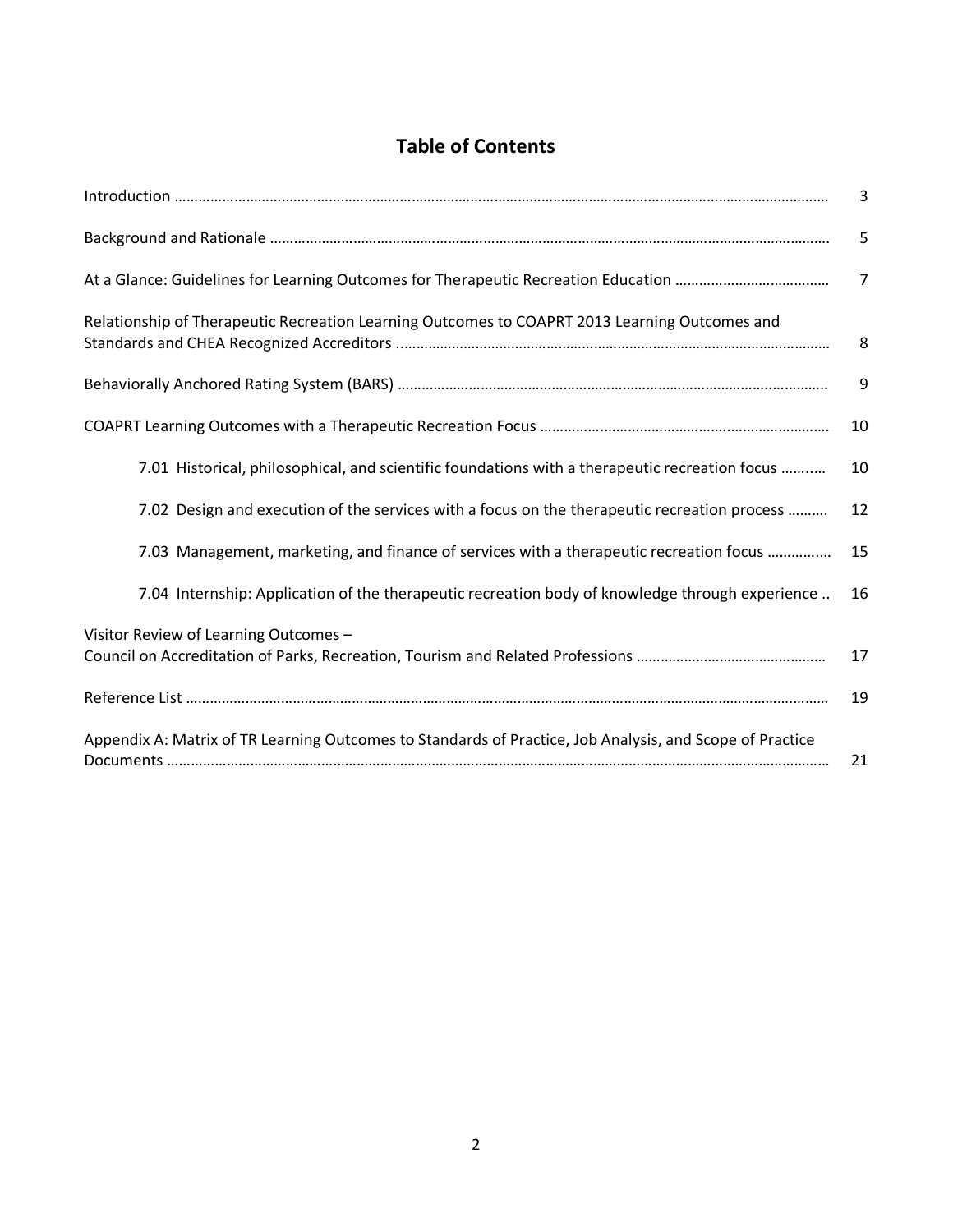### **Introduction**

## *Guidelines for Learning Outcomes in Therapeutic Recreation Education*

In 2008, the Association of American Colleges and Universities (AAC & U) and the Council on Higher Education Accreditation (CHEA - the organization that accredits accrediting bodies), issued a jointly developed document entitled "New Leadership for Student Learning and Accountability: A Statement of Principles and Commitments to Action." After dialogue with many colleagues, including leaders in the nation's major higher education and accreditation associations, principles developed by these two organizations in accreditation and higher education sum up best practices in accreditation. Key among these principles for accreditation follow:

- The primary responsibility for achieving excellence falls on colleges and universities themselves. Accrediting organizations have played a significant role in advancing **the assessment of learning outcomes** and must continue to do so while encouraging institutions to set the highest possible standards.
- Each college and university (and major divisions, schools, and programs within them) should develop ambitious, specific, and **clearly stated goals for student learning** appropriate to its mission, resources, tradition, student body, and community setting.
- Each college and university should gather evidence about how well students in various programs are **achieving learning outcomes** across the curriculum and about the ability of its graduates to succeed in a challenging and rapidly changing world. The evidence gathered through this process should be used by each institution and its faculty to develop coherent, effective strategies for educational improvement (AAC&U & CHEA, 2008).

The focus on learning outcomes also permeates the principles and standards set forth by regional accrediting bodies for higher education. In 2003, healthcare organizations issued a Blue Ribbon Task Force document that recommended broader outcomes, a focus on core competencies, and greater emphasis on student learning outcomes and quality improvement based on those outcomes (NCHL, 2003). These same recommendations were reiterated by educators in our own field, as cited by the PEW Health Commission (Carter & Janssen, 2009).

Based on these principles and best practices in higher education accreditation, and on the significant work completed by the Council on Accreditation for Parks, Recreation, Tourism and Related Professions (COAPRT) in developing its new *2013 Learning Outcomes Standards and Assessment*, a task force of therapeutic recreation educators from across the U.S. developed therapeutic recreation learning outcomes for accreditation of therapeutic recreation programs. Focused on student learning outcomes, the *Guidelines for Learning Outcomes for Therapeutic Recreation Education* provide guidance for therapeutic recreation programs at colleges and universities to assure excellence in the field.

The *Guidelines for Learning Outcomes for Therapeutic Recreation Education* are based on the body of knowledge in the field of therapeutic recreation and thus representative of the entire profession. The following professional documents were analyzed in relation to the 7.0 series of COAPRT Learning Outcomes, and used to develop the *Guidelines*:

- The Council on Accreditation Standards and Evaluative Criteria for Baccalaureate Programs in Recreation, Park Resources, and Leisure Services: Option D Therapeutic Recreation Standards (2004)
- National Council for Therapeutic Recreation Certification Job Analysis (2011)
- National Recreation and Park Association/National Therapeutic Recreation Society Standards of Practice for a Continuum of Care in Therapeutic Recreation (2004)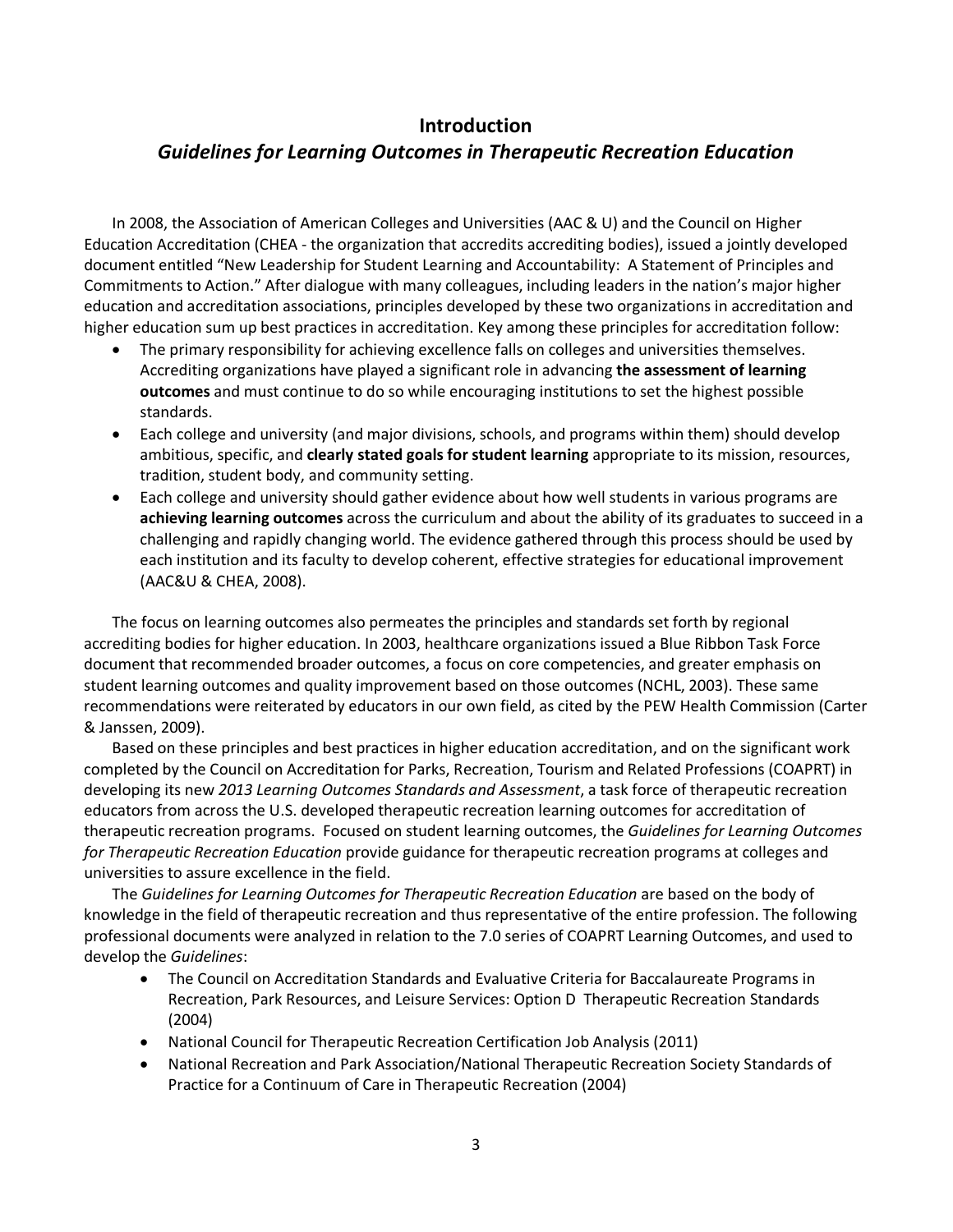- Canadian Therapeutic Recreation Association Standards of Practice for Recreation Therapists and Therapeutic Recreation Assistants (2006)
- ATRA Standards for the Practice of Therapeutic Recreation and Self-Assessment Guide (2000)
- ATRA Guidelines for Competency Assessment and Curriculum Planning for Recreational Therapy Practice (2008)

These documents, developed over several years through rigorous review of the therapeutic recreation profession, form the basis and parameters of the *Guidelines* and thus, accurately represent the body of knowledge of the field. This level of content and face validity in accreditation is essential for assuring excellence in educational programs offering therapeutic recreation curricula.

Appendix A contains the results of the analysis of the scope of therapeutic recreation practice documents in relation to the COAPRT 7.0 Learning Outcomes in matrix form. The complete analysis for each document is available at this link: [www.nrpa.org/coaprt.](http://www.nrpa.org/coaprt)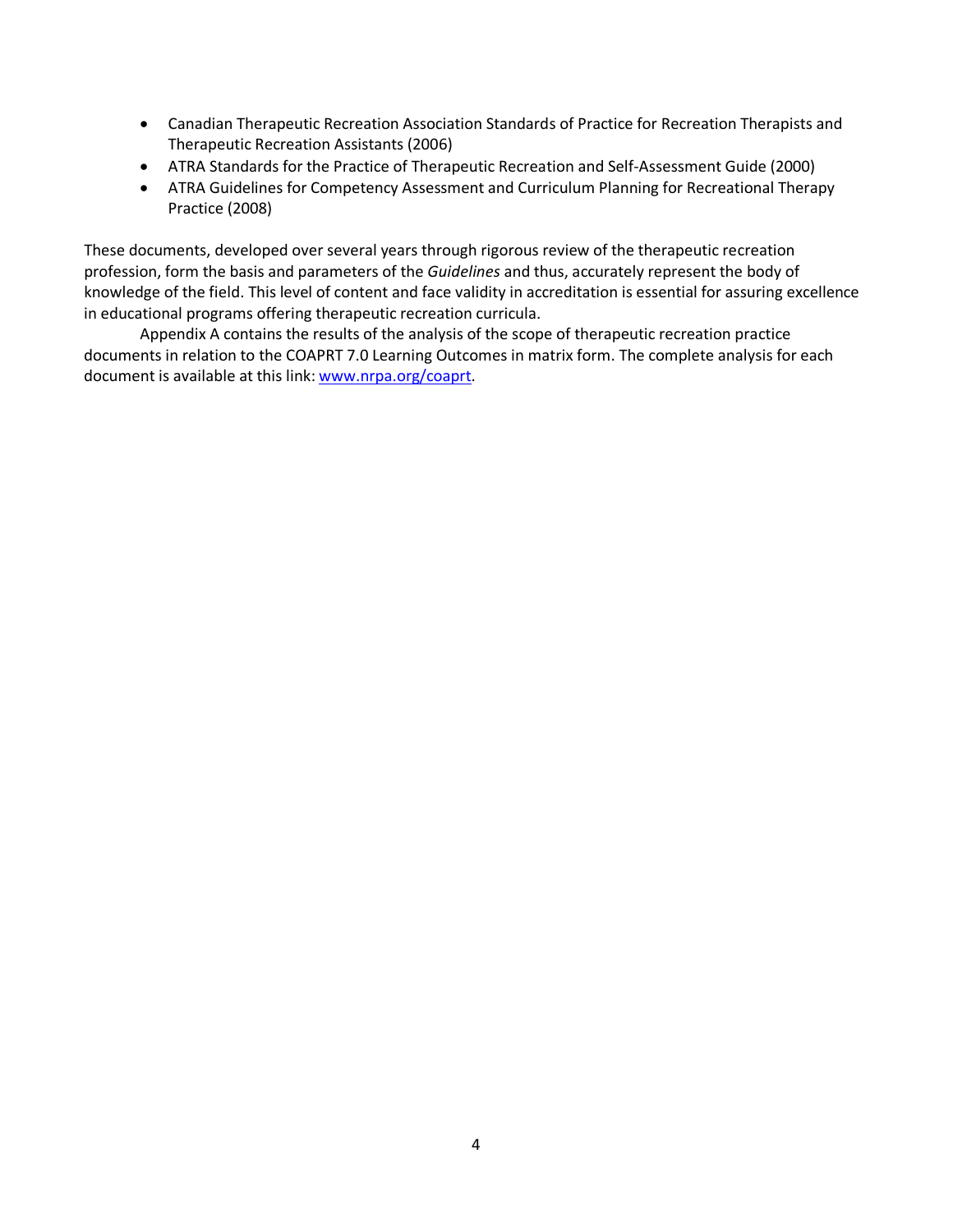## **Background and Rationale for** *Guidelines for Learning Outcomes in Therapeutic Recreation Education*

Accreditation is recognized as a primary indicator of quality in higher education. In therapeutic recreation, accreditation has also been utilized as a means to identify and verify entry-level professional competencies (Harvey, 2004; Wise, 2005). Curriculum studies have consistently reported the need to identify uniform criteria that can be used to define the scope of therapeutic recreation preparation (Brasile, 1992; McGhee & Skalko, 2001; Stumbo & Carter, 1999; Stumbo, Carter, & Kim, 2004; Zabriskie & McCormick, 2000). Yet not all academic programs have sought accreditation for either their general foundational program or their therapeutic recreation curriculum.

Concern about how much students are learning in universities and colleges dates back to the mid 1980s. This spawned an assessment movement in higher education. Regional accreditors like the Southern Association of Colleges and Schools (SACS) adopted an institutional effectiveness standard calling on schools to provide evidence of goal attainment including goals of student learning. Various health professions because of their focus on licensure also moved toward student achievement in their accreditation processes.

The Pew Health Professions Commission through a 1999 report of the Task Force on Accreditation of Health Professions Education identified the important role of accreditation in preparing new professionals for practice. The Task Force identified four accreditation issues: (a) the need to simplify the process, (b) focus on improvement, (c) linking more closely with clients and consumers, and (d) using generic benchmarks or standards. The Pew Health Professions Commission encouraged specialized and professional accreditors to adopt a consistent accreditation approach based in part on regularly assessing the achievements of students and graduates and having in place a continuous self-assessment, planning, and improvement process. The report noted that greater linkage between regulation (licensure) and accreditation is an important issue suggesting the two processes may be linked if both are focused on the same outcomes such as competency-based performance assessment.

In the therapeutic recreation/recreation therapy profession, while individual measures of accountability have been in place since 1956 (e.g., registration, certification and/or licensure), the tie between these measures of individual quality and the quality of professional preparation is not well documented. This disconnect created a void between assessment of student learning outcomes and assurance of professional practice competence essential to entry-level professional practice. This gap can be filled by an accreditation program that identifies essential learning outcomes derived from standards of practice, job analyses, and recognized professional competencies. Consequently, a need currently exists to present an accreditation program that embraces the essential and unique elements of the therapeutic recreation/recreation therapy profession; and, secondly, facilitates linkage between existing individual credentialing programs and professional preparation of entry-level practitioners. Further, consistency in the outcomes of professional preparation results when the gap is closed between academic preparation and professional practice.

The *Guidelines for Learning Outcomes for Therapeutic Recreation Education* are derived from existing professional standards documents (ATRA, 2008; CTRA, 2006; NCTRC, 2011; NRPA/NTRS, 2004) and curriculum research (Autry, Anderson, & Sklar, 2010; Brasile, 1992; McGhee & Skalko, 2001; Stumbo & Carter, 1999; Stumbo, Carter, & Kim, 2004; Zabriskie & McCormick, 2000) and reflect the focus on student learning outcomes desired by accrediting bodies (AAC&U & CHEA, 2008). In an effort to enable maintenance of accreditation by programs currently accredited through the Council on Accreditation of Parks, Recreation, Tourism and Related Programs (COAPRT), the *Guidelines* are formatted to be consistent with the 2013 COAPRT program and process. In its new 2013 Standards, COAPRT delineates foundational curriculum in three areas:

> • Foundations (background, nature, and scope of the profession, including its history, philosophy, and social and behavioral science underpinnings)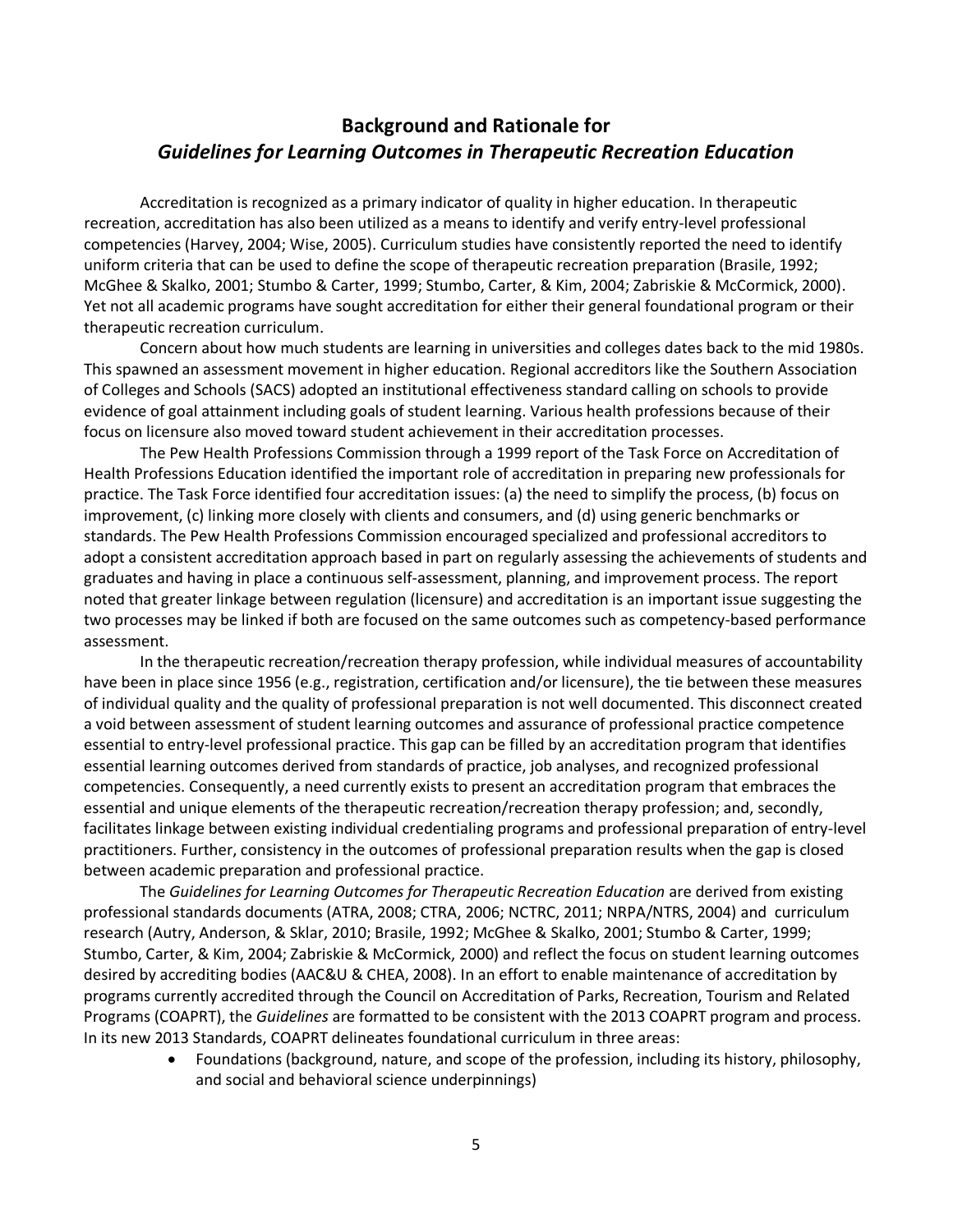- Provision of services and experience opportunities for guests, visitors, participants, clients, or other constituent groups
- Management/administration (p. 10)

These three foundation areas align closely with the foundational areas delineated in the NCTRC Job Analysis for Certified Therapeutic Recreation Specialists (2011) knowledge areas for therapeutic recreation practice:

- Foundational knowledge
- Practice of therapeutic recreation/recreation therapy
- Organization of therapeutic recreation/recreation therapy service
- Advancement of the profession

Further, COAPRT states that:

"It is incumbent upon the program to determine the specific body of knowledge applicable to the three areas of foundational curriculum. That decision must reflect current literature and current practice in each of the three areas." (p. 10)

In these *Guidelines*, the specific body of knowledge applicable to the three areas of foundational curriculum, and thus the focus area, is that of therapeutic recreation/recreation therapy.

Also, the intent of the *Guidelines* is to present a model that might be embraced by any therapeutic recreation program, regardless of its history with accreditation. There is an urgency to promote and support accreditation in therapeutic recreation/recreation therapy education that is reflective of the entire profession. The gap between preparation and practice must be closed with assurance of quality and accountability that results from a consistent approach to defining learning outcomes (accreditation)and measuring achievement of those outcomes (certification and licensure).

COAPRT is the longstanding recognized benchmark of quality in the field. The *Guidelines for Learning Outcomes for Therapeutic Recreation Education* provide a roadmap for therapeutic recreation curricula, whether currently accredited by COAPRT or newly seeking accreditation, to meet the highest standard of excellence with a long history of quality.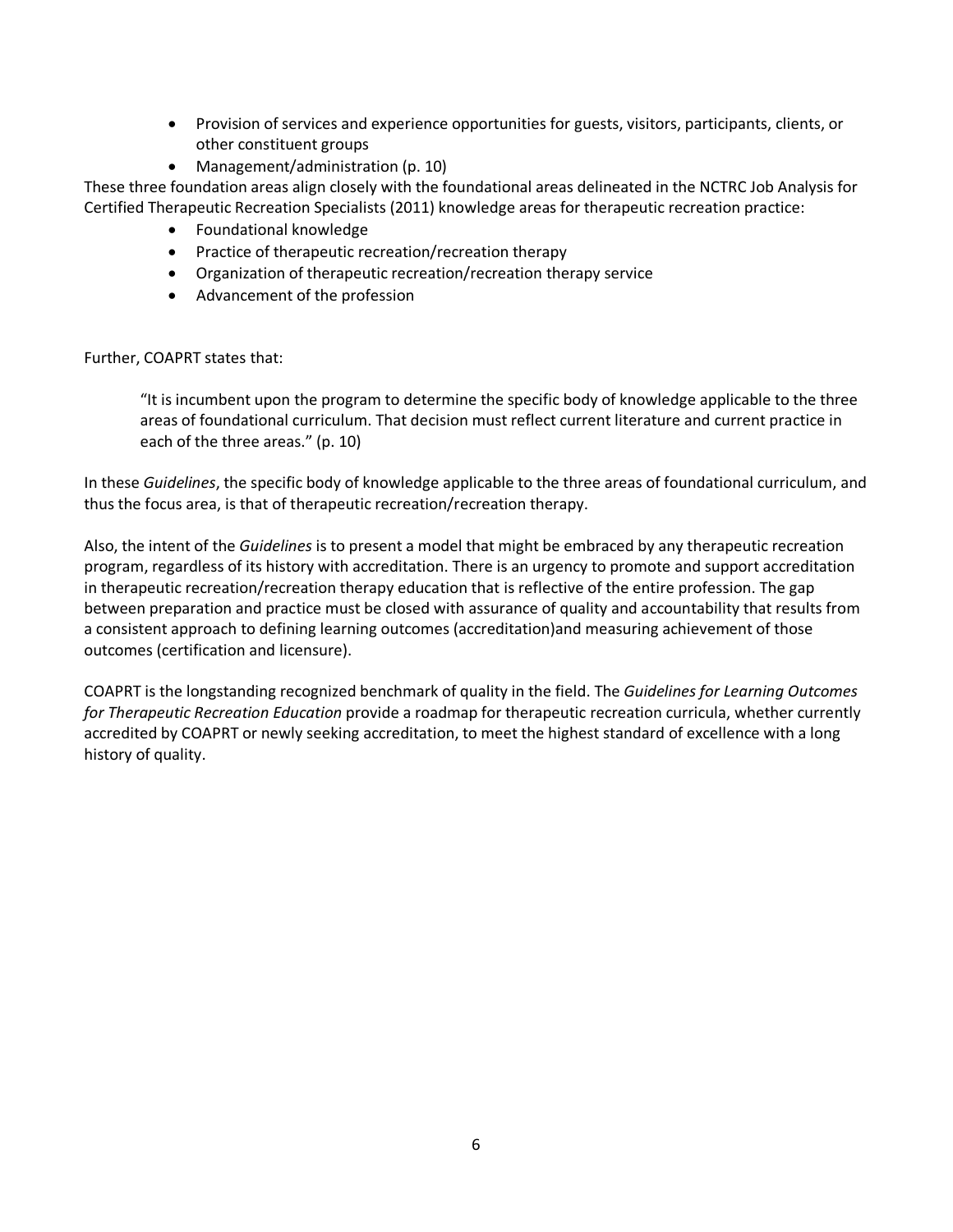## **At a Glance**

## *Guidelines for Learning Outcomes for Therapeutic Recreation Education*

**7.01 Historical, philosophical, theoretical and scientific foundations of therapeutic recreation**

- o **Scope of professional practice**
- o **Processes and techniques of practice**
- o **Historical, philosophical, theoretical, and scientific foundations**

#### **7.02 Design and execution of the therapeutic recreation process**

- o **Assessment**
- o **Planning**
- o **Implementation and Facilitation**
- o **Documentation**
- o **Evaluation**

#### **7.03 Management, marketing, and finance of therapeutic recreation services**

**7.04 Application of the therapeutic recreation body of knowledge through experience**

- o **Readiness for culminating internship**
- o **Culminating internship experience**

#### **NOTE: Definition of Standards and Fundamental Elements**

*"The individual standard is expressed in one or two sentences …. The fundamental elements are an explication of the standard, and, as such, they specify the particular characteristics or qualities that together constitute, comprise, and encompass the standard. Institutions and evaluators will use these elements, within the context of institutional mission, to demonstrate or determine compliance with the standard. Institutions will utilize the fundamental elements, along with the standards, as a guide to their self-study processes. The fundamental elements specified for each standard have an inherent*  relationship to each other, and collectively these elements constitute compliance. In light of this, neither the institution nor evaluators should use the fundamental elements as a simple checklist. Both the institution and evaluators must consider the totality that is created by these elements and any other *relevant institutional information or analysis. Where an institution does not demonstrate evidence of a particular fundamental element, the institution may demonstrate through alternative information and analysis that it meets the standard. (p. vi)* (from *Characteristics of Excellence in Higher Education*, Middle States Commission on Higher Education, 2009, pg. vi)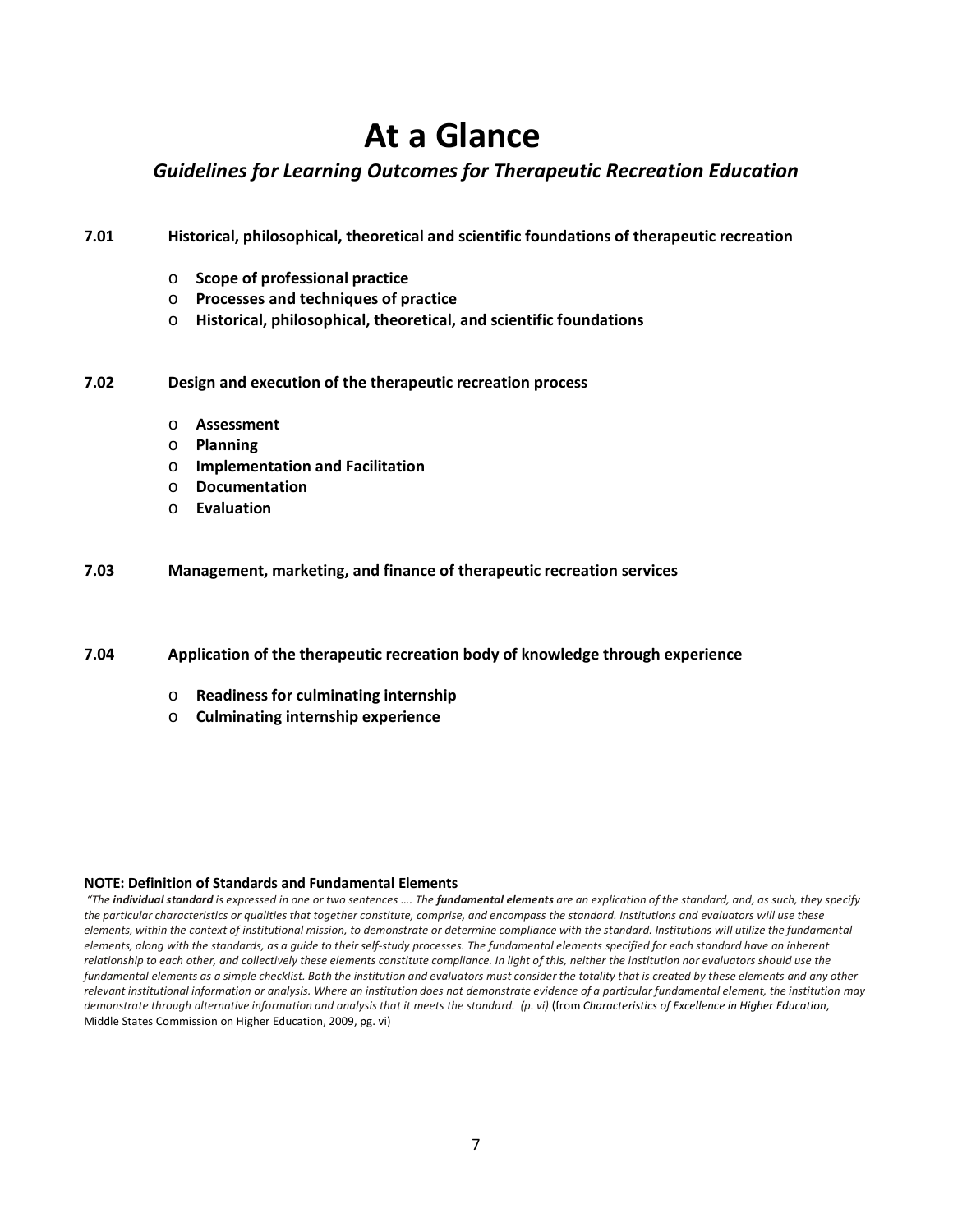## **Relationship of Therapeutic Recreation Education Guidelines to COAPRT 2013 Learning Outcomes and Standards and CHEA Recognized Accreditors**

To illustrate, the learning outcomes for therapeutic recreation education, when used in conjunction with the Council on Accreditation of Parks, Recreation, Tourism and Related Professions (COAPRT) *2013 Learning Outcomes Standards and Assessment* (March, 2011), appear on the following pages. These guidelines recognize that, in addition to meeting the 7.0 standards in this document, programs must meet COAPRT Standards 1.0 to 6.0:

> 1.0 Eligibility Criteria 2.0 Mission, Vision, Values, and Planning 3.0 Administration 4.0 Faculty 5.0 Students 6.0 Instructional Resources 7.0 Learning Outcomes

#### **Please note that these guidelines provide an interpretation of the 7.0 series with a focus on therapeutic recreation. Thus, this document may provide guidance to therapeutic recreation education programs using the 7.0 standards and the therapeutic recreation body of knowledge for the foundational curriculum.**

These *Guidelines* also serve as recognition of the essential and unique elements of therapeutic recreation/recreation therapy practice. Therefore, programs wishing to undertake accreditation may elect to use the defined outcomes as presented in the 7.0 series as the basis for accreditation of their professional preparation programs in therapeutic recreation/recreation therapy. If this course of action is elected, the 1.0-6.0 standards as identified above remain critical to the accreditation review process as they are elements supportive of and assuring that a program does have the resources in place in an academic institution to support programmatic or specialty accreditation. Thus, any program seeking accreditation under the auspices of a CHEA (Council for Higher Education Accreditation) recognized organization may expect to prepare a self-study that addresses criteria evident in the above 1.0-6.0 series.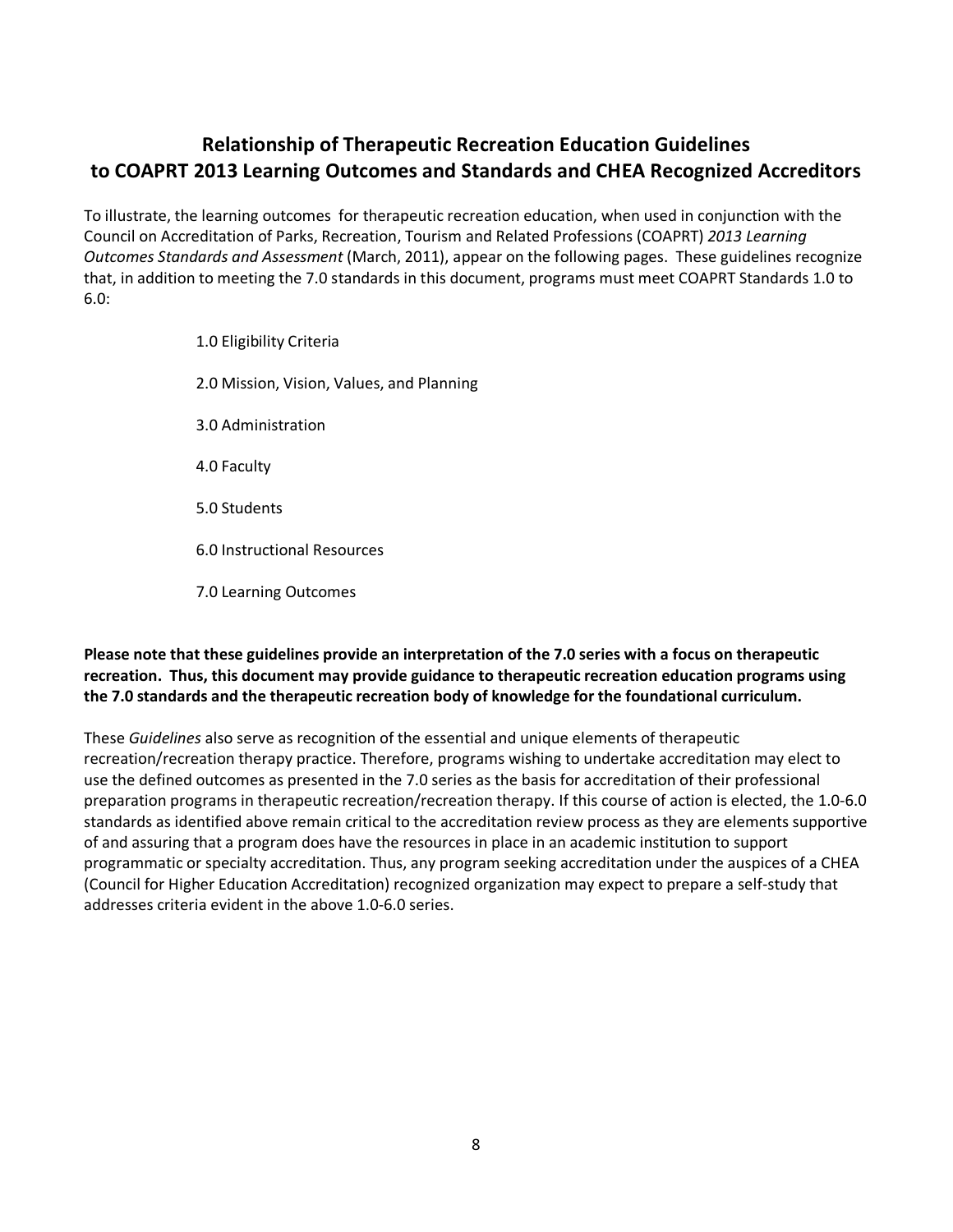## **Rubric for Evaluating Compliance with Standards 7.01 through 7.04**

## **Each standard is evaluated separately**

| Rating             | <b>Description</b>                                                                                                                                                                                                                                                                                                                                      |
|--------------------|---------------------------------------------------------------------------------------------------------------------------------------------------------------------------------------------------------------------------------------------------------------------------------------------------------------------------------------------------------|
| <b>Exceptional</b> | Program evidences multiple opportunities for student achievement of the learning<br>outcomes, has multiple direct and indirect assessment measures, has collected data, and<br>evidences use of the complete assessment process for continuous program improvement.<br>Evidence is extensive and rigorous analysis of assessment measures.<br>$\bullet$ |
| <b>Present</b>     | Program evidences opportunities for student achievement of the learning outcome, has<br>assessment measures of acceptable quality, has collected data, and is utilizing assessment<br>results for continuous program improvement.                                                                                                                       |
| <b>Emerging</b>    | Program evidences opportunities for student achievement of the learning outcome, has<br>assessment measures of acceptable quality, and a plan in place for collection of assessment<br>results and their utilization.                                                                                                                                   |
| <b>Absent</b>      | Evidence indicates the program is not in compliance with this standard, or evidence is<br>$\bullet$<br>insufficient to warrant the conclusion that the program is in compliance with the standard.                                                                                                                                                      |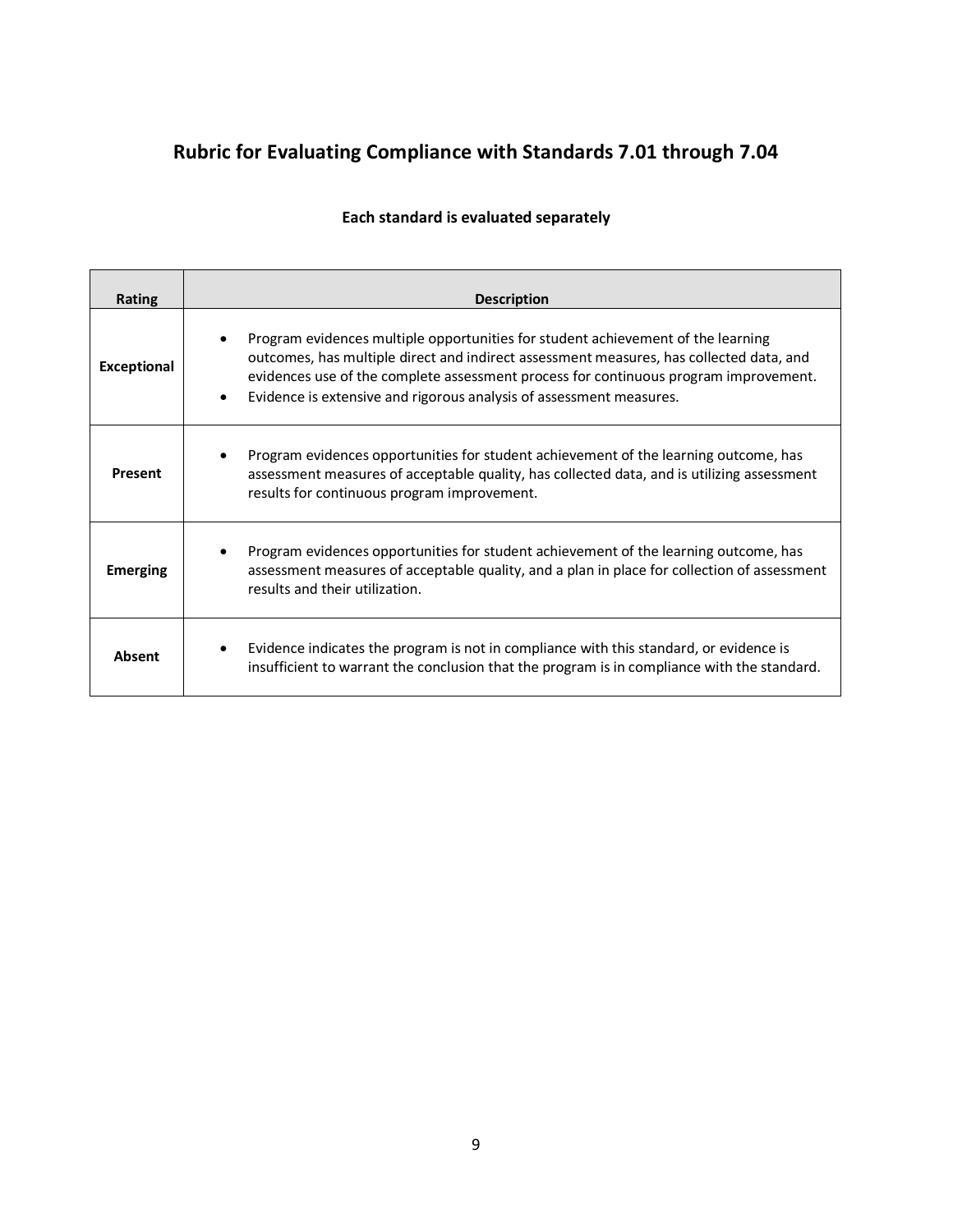| <b>Standard</b> | <b>Standard</b>                                                                                                                                                                                                                                                                                                                                                                                                                                                                                                                                                                                                                                                                                                                                                                                                                                       | <b>Rating</b>      | <b>Comments</b>                                                              |  |  |  |  |  |  |  |  |
|-----------------|-------------------------------------------------------------------------------------------------------------------------------------------------------------------------------------------------------------------------------------------------------------------------------------------------------------------------------------------------------------------------------------------------------------------------------------------------------------------------------------------------------------------------------------------------------------------------------------------------------------------------------------------------------------------------------------------------------------------------------------------------------------------------------------------------------------------------------------------------------|--------------------|------------------------------------------------------------------------------|--|--|--|--|--|--|--|--|
| <b>Number</b>   |                                                                                                                                                                                                                                                                                                                                                                                                                                                                                                                                                                                                                                                                                                                                                                                                                                                       |                    |                                                                              |  |  |  |  |  |  |  |  |
| 7.01            | Historical, philosophical and scientific foundations                                                                                                                                                                                                                                                                                                                                                                                                                                                                                                                                                                                                                                                                                                                                                                                                  |                    |                                                                              |  |  |  |  |  |  |  |  |
|                 | Students graduating from the program shall demonstrate the following entry-level knowledge: a) the nature<br>and scope of the relevant park, recreation, tourism or related professions and their associated industries; b)<br>techniques and processes used by professionals and workers in those industries; and c) the foundations of the<br>profession in history, science, and philosophy.                                                                                                                                                                                                                                                                                                                                                                                                                                                       |                    |                                                                              |  |  |  |  |  |  |  |  |
| <b>Guidance</b> | Historical, philosophical, theoretical, and scientific foundations of therapeutic recreation                                                                                                                                                                                                                                                                                                                                                                                                                                                                                                                                                                                                                                                                                                                                                          |                    |                                                                              |  |  |  |  |  |  |  |  |
| for TR          | Students graduating from the program shall demonstrate entry-level knowledge of the nature and scope of the                                                                                                                                                                                                                                                                                                                                                                                                                                                                                                                                                                                                                                                                                                                                           |                    |                                                                              |  |  |  |  |  |  |  |  |
| <b>Focus</b>    | therapeutic recreation profession and its associated service delivery systems, and the foundations of the                                                                                                                                                                                                                                                                                                                                                                                                                                                                                                                                                                                                                                                                                                                                             |                    |                                                                              |  |  |  |  |  |  |  |  |
|                 | therapeutic recreation profession in history, theory, science, and philosophy.                                                                                                                                                                                                                                                                                                                                                                                                                                                                                                                                                                                                                                                                                                                                                                        |                    |                                                                              |  |  |  |  |  |  |  |  |
| 7.01.01         | The program shall demonstrate that students are provided with sufficient opportunity to achieve this learning outcome.<br>Evidence might include a) syllabi for courses relevant to this learning outcome, b) descriptions of special assignments and<br>extra-instructional learning opportunities that are central to meeting this standard, c) a matrix of courses and extra-<br>instructional experiences by specific learning objectives associated with 7.01.                                                                                                                                                                                                                                                                                                                                                                                   |                    |                                                                              |  |  |  |  |  |  |  |  |
| 7.01.02         | The program shall demonstrate that quality assessment measures were used to assess learning outcomes associated with<br>this standard. At least one of the measures used to assess this learning outcome shall be a direct measure. Evidence might<br>include the following: a) a description of the process of constructing and evaluating the measures used, b) evidence of<br>inter-rater agreement, reliability, validity or criteria appropriate to the measure, c) a description of when measures are<br>administered and to whom they are administered, d) an assurance that assessment tools are not being used for purposes<br>other than that for which they were developed.                                                                                                                                                                |                    |                                                                              |  |  |  |  |  |  |  |  |
| 7.01.03         | The program shall demonstrate that results of its assessment program indicate that graduates of the program are achieving<br>this Learning Outcome. Evidence must include a written interpretation about student attainment of learning outcomes<br>based on data from the measures used. At least two measures of learning outcomes must be used. One of these must be a<br>direct measure of the learning outcome (e.g., test scores, scores on embedded assignments, standardized test pass rates,<br>ratings of observed performance by appropriate raters). The second measure can be either a direct or an indirect measure<br>of the learning outcome.                                                                                                                                                                                         |                    |                                                                              |  |  |  |  |  |  |  |  |
| 7.01.04         | The program shall demonstrate that it uses data from assessment of Learning Outcome 7.01 for continuous program<br>improvement. Evidence must include a written explanation of how the data associated with Learning Outcome 7.01 are<br>used to inform decision making.                                                                                                                                                                                                                                                                                                                                                                                                                                                                                                                                                                              |                    |                                                                              |  |  |  |  |  |  |  |  |
| <b>Guidance</b> | Students graduating from the program shall demonstrate<br>a)                                                                                                                                                                                                                                                                                                                                                                                                                                                                                                                                                                                                                                                                                                                                                                                          |                    | a) Suggested Evidence of Compliance:                                         |  |  |  |  |  |  |  |  |
| for TR          | entry-level knowledge of the scope and practice of the                                                                                                                                                                                                                                                                                                                                                                                                                                                                                                                                                                                                                                                                                                                                                                                                | <b>Exceptional</b> | Students demonstrate familiarity with the                                    |  |  |  |  |  |  |  |  |
| <b>Focus</b>    | therapeutic recreation. Fundamental elements include:                                                                                                                                                                                                                                                                                                                                                                                                                                                                                                                                                                                                                                                                                                                                                                                                 | Present            | scope and practice of therapeutic                                            |  |  |  |  |  |  |  |  |
|                 | • Professionalism, including standards of practice,<br>credentialing, and codes of ethics of therapeutic                                                                                                                                                                                                                                                                                                                                                                                                                                                                                                                                                                                                                                                                                                                                              | <b>Emerging</b>    | recreation as evidenced by classroom<br>assignments, examinations (including |  |  |  |  |  |  |  |  |
| (7.01)          | recreation service                                                                                                                                                                                                                                                                                                                                                                                                                                                                                                                                                                                                                                                                                                                                                                                                                                    |                    | certification examinations), fieldwork                                       |  |  |  |  |  |  |  |  |
| a, b, c)        | Absent<br>experiences, portfolios, and other<br>• Role and function of therapeutic recreation<br>methods.<br>professionals in health, human, recreation, education,<br>and other relevant systems<br>• Models of service delivery and best practices in the<br>profession                                                                                                                                                                                                                                                                                                                                                                                                                                                                                                                                                                             |                    |                                                                              |  |  |  |  |  |  |  |  |
|                 | b) Suggested Evidence of Compliance:<br>Students graduating from the program shall demonstrate<br>b)<br>Students demonstrate entry-level<br>entry-level knowledge of the techniques and processes of<br>knowledge of the techniques and<br>the therapeutic recreation profession in decision-making.<br>processes of professional practice and the<br>Fundamental elements include:<br>historical, scientific, and philosophical<br>• Use of best professional practices based on theoretical,<br>foundations as evidenced by classroom<br>philosophical, and scientific foundations of the field<br>assignments, examinations (including<br>• Adherence to laws, regulations, standards of practice<br>certification examinations), fieldwork<br>and codes of ethics<br>experiences, portfolios, and other<br>• Professional involvement<br>methods. |                    |                                                                              |  |  |  |  |  |  |  |  |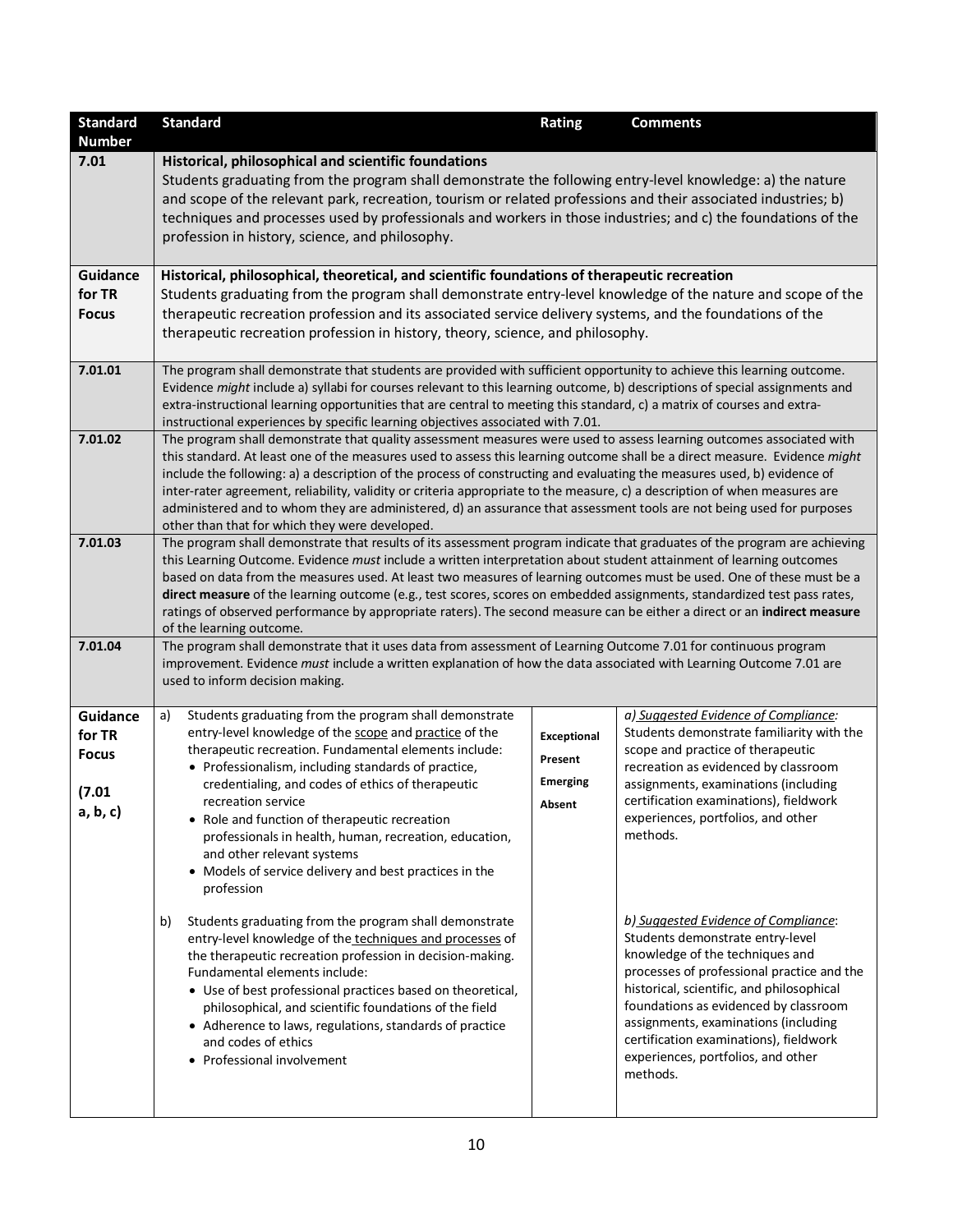|    | entry-level knowledge of the historical, philosophical,<br>theoretical, and scientific foundations of the therapeutic<br>recreation profession. Fundamental elements include:<br>• Theoretical foundations of play, recreation, and leisure<br>behavior<br>• Theoretical and historical foundations of therapeutic<br>recreation<br>• Theoretical foundations of therapeutic recreation<br>service delivery (e.g., foundational models and theories)<br>Theoretical and scientific foundations of the systems in<br>which therapeutic recreation is delivered, including the<br>impact of technology and globalization on those<br>systems<br>• Human functioning, including anatomy and physiology,<br>human growth and development across the lifespan,<br>variations in development and resulting disability,<br>psychology, including abnormal psychology, and<br>theories of human behavior change<br>Human services supportive areas (e.g., medical<br>terminology, pharmacology, counseling approaches,<br>therapeutic communication, community development,<br>positive behavioral supports) | Students demonstrate familiarity with<br>historical, scientific, and philosophical<br>foundations as evidenced by classroom<br>assignments, examinations (including<br>certification examinations), fieldwork<br>experiences, portfolios, and other<br>methods. |
|----|------------------------------------------------------------------------------------------------------------------------------------------------------------------------------------------------------------------------------------------------------------------------------------------------------------------------------------------------------------------------------------------------------------------------------------------------------------------------------------------------------------------------------------------------------------------------------------------------------------------------------------------------------------------------------------------------------------------------------------------------------------------------------------------------------------------------------------------------------------------------------------------------------------------------------------------------------------------------------------------------------------------------------------------------------------------------------------------------------|-----------------------------------------------------------------------------------------------------------------------------------------------------------------------------------------------------------------------------------------------------------------|
| c) | Students graduating from the program shall demonstrate                                                                                                                                                                                                                                                                                                                                                                                                                                                                                                                                                                                                                                                                                                                                                                                                                                                                                                                                                                                                                                               | c) Suggested Evidence of Compliance:                                                                                                                                                                                                                            |
|    |                                                                                                                                                                                                                                                                                                                                                                                                                                                                                                                                                                                                                                                                                                                                                                                                                                                                                                                                                                                                                                                                                                      |                                                                                                                                                                                                                                                                 |
|    |                                                                                                                                                                                                                                                                                                                                                                                                                                                                                                                                                                                                                                                                                                                                                                                                                                                                                                                                                                                                                                                                                                      |                                                                                                                                                                                                                                                                 |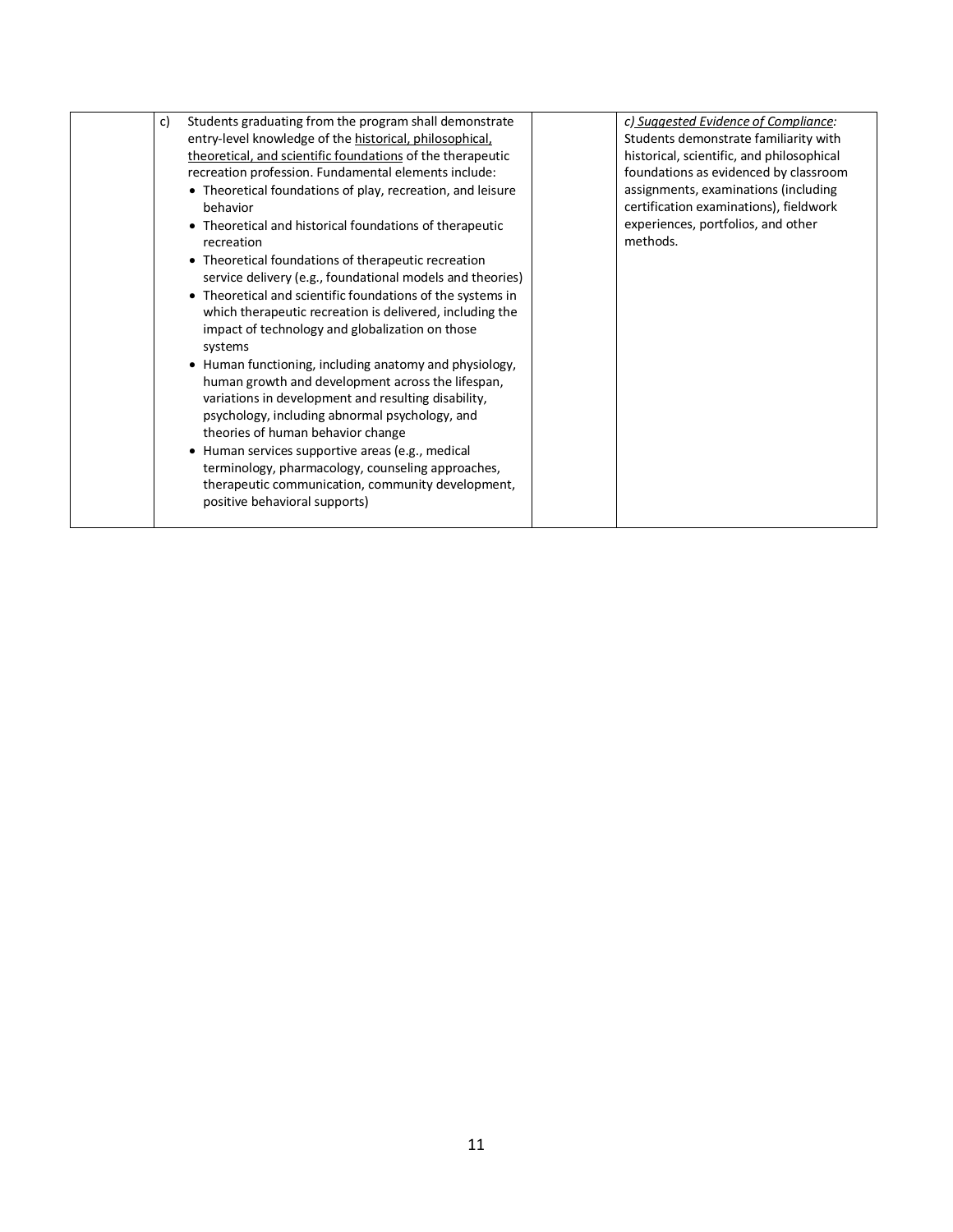| <b>Standard</b> | <b>Standard</b>                                                                                                                                                                                                                                                                                                                                                                                                                                                                                                                                                                                                                                                                       | Rating          | <b>Comments</b>                                                                                                                                                                                                                                                                        |  |  |  |  |  |  |  |
|-----------------|---------------------------------------------------------------------------------------------------------------------------------------------------------------------------------------------------------------------------------------------------------------------------------------------------------------------------------------------------------------------------------------------------------------------------------------------------------------------------------------------------------------------------------------------------------------------------------------------------------------------------------------------------------------------------------------|-----------------|----------------------------------------------------------------------------------------------------------------------------------------------------------------------------------------------------------------------------------------------------------------------------------------|--|--|--|--|--|--|--|
| <b>Number</b>   |                                                                                                                                                                                                                                                                                                                                                                                                                                                                                                                                                                                                                                                                                       |                 |                                                                                                                                                                                                                                                                                        |  |  |  |  |  |  |  |
| 7.02            | Design and execution of leisure services<br>Students graduating from the program shall demonstrate the ability to design, implement, and evaluate<br>services that facilitate targeted human experiences and that embrace personal and cultural dimensions of<br>diversity.                                                                                                                                                                                                                                                                                                                                                                                                           |                 |                                                                                                                                                                                                                                                                                        |  |  |  |  |  |  |  |
| <b>Guidance</b> | Design and execution of the therapeutic recreation process                                                                                                                                                                                                                                                                                                                                                                                                                                                                                                                                                                                                                            |                 |                                                                                                                                                                                                                                                                                        |  |  |  |  |  |  |  |
| for TR          | Students graduating from the program shall demonstrate the ability to assess, plan, implement, document, and                                                                                                                                                                                                                                                                                                                                                                                                                                                                                                                                                                          |                 |                                                                                                                                                                                                                                                                                        |  |  |  |  |  |  |  |
| <b>Focus</b>    | evaluate therapeutic recreation services that facilitate targeted outcomes, and that embrace personal and<br>cultural dimensions of diversity.                                                                                                                                                                                                                                                                                                                                                                                                                                                                                                                                        |                 |                                                                                                                                                                                                                                                                                        |  |  |  |  |  |  |  |
| 7.02.01         | The program shall demonstrate that students are provided with sufficient opportunity to achieve this learning outcome.<br>Evidence might include a) syllabi for courses relevant to this learning outcome, b) descriptions of special assignments and<br>extra-instructional learning opportunities that are central to meeting this standard, c) a matrix of courses and extra-<br>instructional experiences by specific learning objectives associated with 7.02.                                                                                                                                                                                                                   |                 |                                                                                                                                                                                                                                                                                        |  |  |  |  |  |  |  |
| 7.02.02         | The program shall demonstrate that quality assessment measures were used to assess learning outcomes associated with<br>this standard. At least one of the measures used to assess this learning outcome shall be a direct measure. Evidence might<br>include the following: a) a description of the process of constructing and evaluating the measures used, b) evidence of<br>inter-rater agreement, reliability, validity or criteria appropriate to the measure, c) a description of when measures are<br>administered and to whom they are administered, d) an assurance that assessment tools are not being used for purposes<br>other than that for which they were developed |                 |                                                                                                                                                                                                                                                                                        |  |  |  |  |  |  |  |
| 7.02.03         | The program shall demonstrate that results of its assessment program indicate that graduates of the program are achieving<br>this Learning Outcome. Evidence must include a written interpretation about student attainment of learning outcomes<br>based on data from the measures used. At least two measures of learning outcomes must be used. One of these must be a<br>direct measure of the learning outcome (e.g., test scores, scores on embedded assignments, standardized test pass rates,<br>ratings of observed performance by appropriate raters). The second measure can be either a direct or an indirect measure<br>of the learning outcome.                         |                 |                                                                                                                                                                                                                                                                                        |  |  |  |  |  |  |  |
| 7.02.04         | The program shall demonstrate that it uses data from assessment of Learning Outcome 7.02 for continuous program<br>improvement. Evidence must include a written explanation of how the data associated with Learning Outcome 7.02 are<br>used to inform decision making.                                                                                                                                                                                                                                                                                                                                                                                                              |                 |                                                                                                                                                                                                                                                                                        |  |  |  |  |  |  |  |
| Guidance        | Students graduating from the program shall demonstrate<br>a)                                                                                                                                                                                                                                                                                                                                                                                                                                                                                                                                                                                                                          |                 | a) Suggested Evidence of Compliance:                                                                                                                                                                                                                                                   |  |  |  |  |  |  |  |
| for TR          | the ability to create/select, conduct, and evaluate                                                                                                                                                                                                                                                                                                                                                                                                                                                                                                                                                                                                                                   | Exceptional     | Students demonstrate familiarity with and                                                                                                                                                                                                                                              |  |  |  |  |  |  |  |
| <b>Focus</b>    | individualized assessment for therapeutic recreation<br>services clearly reflecting application of knowledge from                                                                                                                                                                                                                                                                                                                                                                                                                                                                                                                                                                     | Present         | ability to conduct therapeutic recreation<br>assessment as evidenced by classroom                                                                                                                                                                                                      |  |  |  |  |  |  |  |
|                 | relevant facets of contemporary professional therapeutic                                                                                                                                                                                                                                                                                                                                                                                                                                                                                                                                                                                                                              | <b>Emerging</b> | assignments, examinations (including                                                                                                                                                                                                                                                   |  |  |  |  |  |  |  |
| (7.02)          | recreation practice, science, and philosophy. Fundamental                                                                                                                                                                                                                                                                                                                                                                                                                                                                                                                                                                                                                             | Absent          | certification examinations), fieldwork                                                                                                                                                                                                                                                 |  |  |  |  |  |  |  |
|                 | elements of assessment:<br>experiences, portfolios, and other methods.<br>· Focus on leisure, physical, social, cognitive,<br>psychological/emotional, and spiritual domains of<br>human well-being<br>• Encompass standardized assessments, observation,<br>interview, and record review<br>• Are team-based and inter/transdisciplinary<br>• Ascertain participants' abilities, strengths, goals, and<br>aspirations                                                                                                                                                                                                                                                                |                 |                                                                                                                                                                                                                                                                                        |  |  |  |  |  |  |  |
|                 | Students graduating from the program shall demonstrate<br>b)<br>the ability to conduct individualized planning of<br>therapeutic recreation services clearly reflecting<br>application of knowledge from relevant facets of<br>contemporary professional therapeutic recreation<br>practice, science, and philosophy. Fundamental elements<br>of individualized planning:<br>• Utilize assessment results to generate person-centered<br>contextualized plans                                                                                                                                                                                                                         |                 | b) Suggested Evidence of Compliance:<br>Students demonstrate familiarity with and<br>ability to conduct individualized planning as<br>evidenced by classroom assignments,<br>examinations (including certification<br>exams), fieldwork experiences, portfolios,<br>and other methods. |  |  |  |  |  |  |  |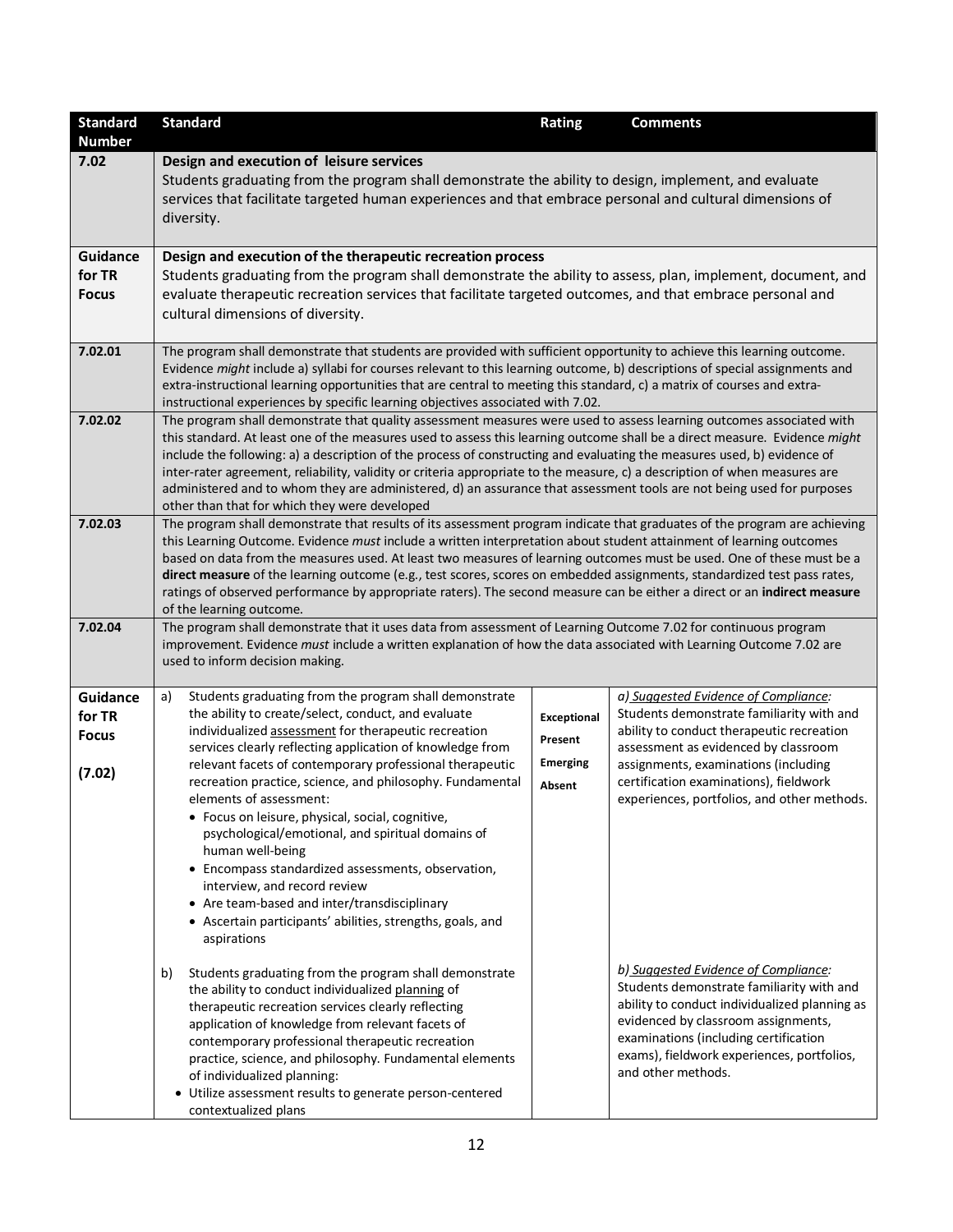| • Use appropriate and correctly formatted goals and<br>objectives                                                                                                                                                                                                                                                                                                                                                                                                                                                                                                                                                        |                                                                                                                                                                                                                                                                                                |
|--------------------------------------------------------------------------------------------------------------------------------------------------------------------------------------------------------------------------------------------------------------------------------------------------------------------------------------------------------------------------------------------------------------------------------------------------------------------------------------------------------------------------------------------------------------------------------------------------------------------------|------------------------------------------------------------------------------------------------------------------------------------------------------------------------------------------------------------------------------------------------------------------------------------------------|
| • Use culturally relevant evidence-based interventions,<br>strategies, facilitation techniques, modalities, activities,<br>and adaptations                                                                                                                                                                                                                                                                                                                                                                                                                                                                               |                                                                                                                                                                                                                                                                                                |
| • Are team-based and involve the family/community                                                                                                                                                                                                                                                                                                                                                                                                                                                                                                                                                                        |                                                                                                                                                                                                                                                                                                |
| • Are contextualized to the service delivery system (e.g.,                                                                                                                                                                                                                                                                                                                                                                                                                                                                                                                                                               |                                                                                                                                                                                                                                                                                                |
| health care, human services, recreation, education)                                                                                                                                                                                                                                                                                                                                                                                                                                                                                                                                                                      |                                                                                                                                                                                                                                                                                                |
| Students graduating from the program shall demonstrate<br>c)<br>the ability to implement and facilitate therapeutic<br>recreation interventions and services for diverse clientele,<br>settings, cultures, and contexts. Fundamental elements of<br>implementation and facilitation include:<br>• Individual and group leadership skills<br>• Helping relationship skills<br>• A variety of common therapeutic recreation<br>interventions, facilitation techniques, activities, and<br>modalities<br>• Activity/task analysis, adaptation, and assistive<br>technologies<br>• Team and family participation<br>Advocacy | c) Suggested Evidence of Compliance:<br>Students demonstrate the ability to<br>implement and facilitate therapeutic<br>recreation services as evidenced by<br>classroom assignments, examinations<br>(including certification exams), fieldwork<br>experiences, portfolios, and other methods. |
| • Contextualization to the service delivery system (e.g.,<br>health care, human services, recreation, education)                                                                                                                                                                                                                                                                                                                                                                                                                                                                                                         |                                                                                                                                                                                                                                                                                                |
| Students graduating from the program shall demonstrate<br>d)<br>the ability to document therapeutic recreation services<br>according to regulatory, professional, and system<br>requirements. Fundamental elements of documentation<br>include:<br>• Assessment results<br>• Individualized plans<br>• Progress notes<br>• Discharge/transition summaries<br>• Compliance with agency, accreditation, and<br>professional standards for documentation                                                                                                                                                                    | d) Suggested Evidence of Compliance:<br>Students demonstrate the ability to<br>document therapeutic recreation services<br>as evidenced by classroom assignments,<br>examinations (including certification<br>exams), fieldwork experiences, portfolios,<br>and other methods.                 |
| Students graduating from the program shall demonstrate<br>e)<br>the ability to evaluate therapeutic recreation services at<br>the participant and program level and to use evaluation<br>data to improve the quality of services. Fundamental<br>elements include:<br>• Use of appropriate research and evaluation designs and<br>methods to conduct formative and summative<br>evaluation to document outcomes from services<br>• Use of evaluation results to improve services or<br>programs and show accountability<br>• Quality assurance/quality improvement contextualized<br>to the service delivery system      | e) Suggested Evidence of Compliance:<br>Students demonstrate the ability to<br>evaluate participant and program outcomes<br>as evidenced by assignments, examinations<br>(including certification exams), fieldwork<br>experiences, portfolios, and other methods.                             |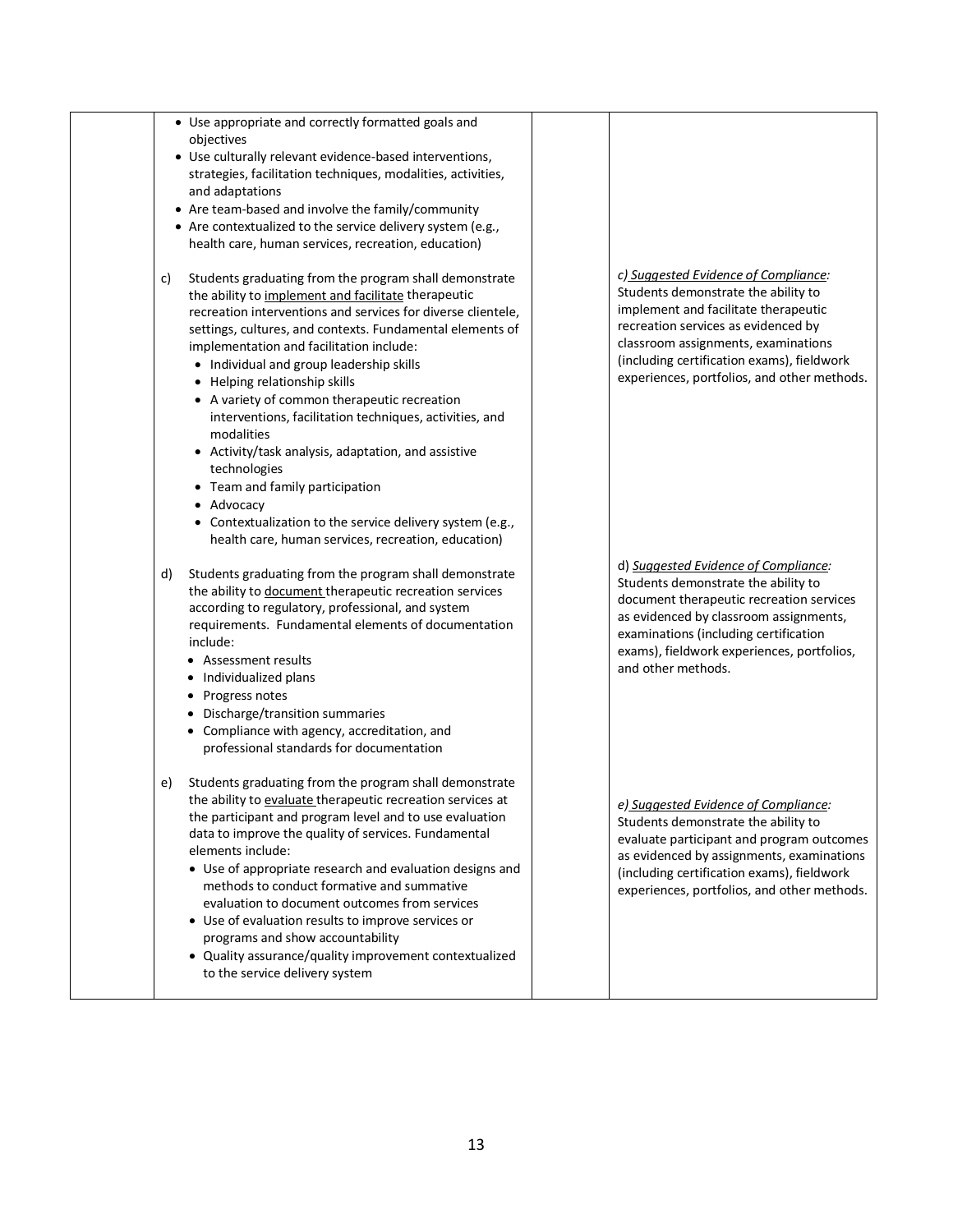| <b>Standard</b> | <b>Standard</b>                                                                                                                                                                                                                                        | Rating             | <b>Comments</b>                                                                |
|-----------------|--------------------------------------------------------------------------------------------------------------------------------------------------------------------------------------------------------------------------------------------------------|--------------------|--------------------------------------------------------------------------------|
| <b>Number</b>   |                                                                                                                                                                                                                                                        |                    |                                                                                |
| 7.03            | Management, marketing, and finance of leisure services                                                                                                                                                                                                 |                    |                                                                                |
|                 | Students graduating from the program shall be able to demonstrate entry-level knowledge about                                                                                                                                                          |                    |                                                                                |
|                 | management/administration in parks, recreation, tourism and/or related professions.                                                                                                                                                                    |                    |                                                                                |
| <b>Guidance</b> | Management, marketing, and finance of therapeutic recreation services                                                                                                                                                                                  |                    |                                                                                |
| for TR          | Students graduating from the program shall be able to demonstrate entry-level knowledge about                                                                                                                                                          |                    |                                                                                |
| <b>Focus</b>    | management/administration of therapeutic recreation services.                                                                                                                                                                                          |                    |                                                                                |
|                 |                                                                                                                                                                                                                                                        |                    |                                                                                |
| 7.03.01         | The program shall demonstrate that students are provided with sufficient opportunity to achieve this learning outcome.                                                                                                                                 |                    |                                                                                |
|                 | Evidence might include a) syllabi for courses relevant to this learning outcome, b) descriptions of special assignments and<br>extra-instructional learning opportunities that are central to meeting this standard, c) a matrix of courses and extra- |                    |                                                                                |
|                 | instructional experiences by specific learning objectives associated with 7.03.                                                                                                                                                                        |                    |                                                                                |
| 7.03.02         | The program shall demonstrate that quality assessment measures were used to assess learning outcomes associated with                                                                                                                                   |                    |                                                                                |
|                 | this standard. At least one of the measures used to assess this learning outcome shall be a direct measure. Evidence might                                                                                                                             |                    |                                                                                |
|                 | include the following: a) a description of the process of constructing and evaluating the measures used, b) evidence of                                                                                                                                |                    |                                                                                |
|                 | inter-rater agreement, reliability, validity or criteria appropriate to the measure, c) a description of when measures are<br>administered and to whom they are administered, d) an assurance that assessment tools are not being used for purposes    |                    |                                                                                |
|                 | other than that for which they were developed                                                                                                                                                                                                          |                    |                                                                                |
| 7.03.03         | The program shall demonstrate that results of its assessment program indicate that graduates of the program are achieving                                                                                                                              |                    |                                                                                |
|                 | this Learning Outcome. Evidence must include a written interpretation about student attainment of learning outcomes                                                                                                                                    |                    |                                                                                |
|                 | based on data from the measures used. At least two measures of learning outcomes must be used. One of these must be a                                                                                                                                  |                    |                                                                                |
|                 | direct measure of the learning outcome (e.g., test scores, scores on embedded assignments, standardized test pass rates,                                                                                                                               |                    |                                                                                |
|                 | ratings of observed performance by appropriate raters). The second measure can be either a direct or an indirect measure<br>of the learning outcome.                                                                                                   |                    |                                                                                |
| 7.03.04         | The program shall demonstrate that it uses data from assessment of Learning Outcome 7.03 for continuous program                                                                                                                                        |                    |                                                                                |
|                 | improvement. Evidence must include a written explanation of how the data associated with Learning Outcome 7.03 are                                                                                                                                     |                    |                                                                                |
|                 | used to inform decision making.                                                                                                                                                                                                                        |                    |                                                                                |
| Guidance        | Students graduating from the program shall be able to                                                                                                                                                                                                  |                    | Suggested Evidence of Compliance:                                              |
| for TR          | demonstrate entry-level knowledge about facts,                                                                                                                                                                                                         | <b>Exceptional</b> | Students demonstrate entry-level                                               |
| <b>Focus</b>    | concepts, principles, and procedures of                                                                                                                                                                                                                | Present            | knowledge of management, marketing,                                            |
|                 | management/administration in therapeutic recreation.                                                                                                                                                                                                   |                    | and finance in therapeutic recreation                                          |
| (7.03)          | Fundamental elements include:                                                                                                                                                                                                                          | <b>Emerging</b>    | services as evidenced by assignments,<br>examinations (including certification |
|                 | • Regulatory and legal compliance contextualized to                                                                                                                                                                                                    | Absent             | exams), fieldwork experiences, portfolios,                                     |
|                 | the service delivery system (e.g., health care, human                                                                                                                                                                                                  |                    | and other methods.                                                             |
|                 | services, recreation, education)                                                                                                                                                                                                                       |                    |                                                                                |
|                 | • Operations and maintenance                                                                                                                                                                                                                           |                    |                                                                                |
|                 | • Finance and budgeting, reimbursement                                                                                                                                                                                                                 |                    |                                                                                |
|                 | • Marketing and advocacy                                                                                                                                                                                                                               |                    |                                                                                |
|                 | • Strategic and other agency/program level planning                                                                                                                                                                                                    |                    |                                                                                |
|                 | • Risk and safety management                                                                                                                                                                                                                           |                    |                                                                                |
|                 | • Quality management                                                                                                                                                                                                                                   |                    |                                                                                |
|                 | • Human resource development and management                                                                                                                                                                                                            |                    |                                                                                |
|                 | • Professional development                                                                                                                                                                                                                             |                    |                                                                                |
|                 | • Evidence-theory-based practices                                                                                                                                                                                                                      |                    |                                                                                |
|                 | • Research and technological impacts                                                                                                                                                                                                                   |                    |                                                                                |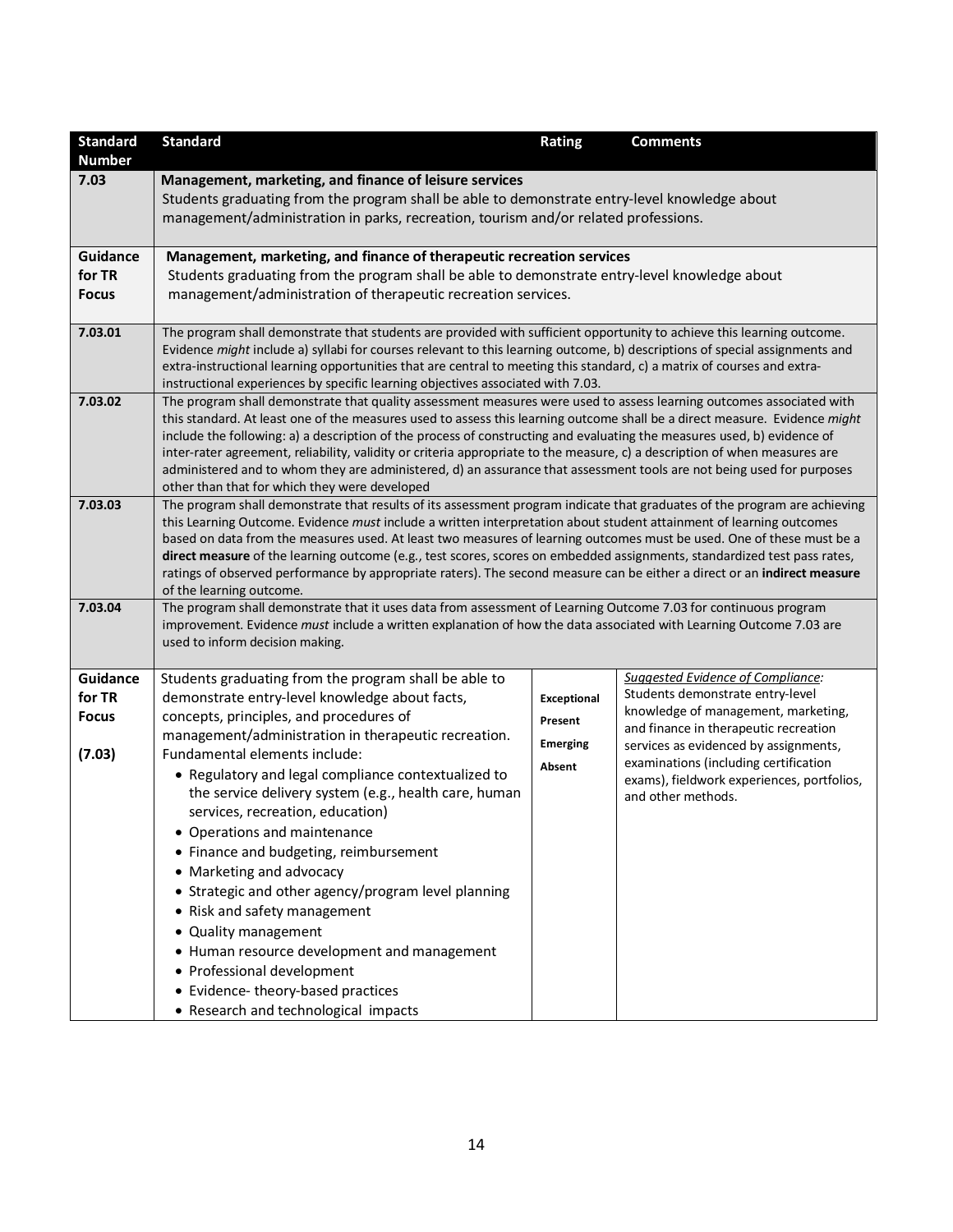| <b>Standard</b>                                     | <b>Standard</b>                                                                                                                                                                                                                                                                                                                                                                                                                                                                       | <b>Rating</b>                                              | <b>Comments</b>                                                                                                                                                                                                                                                                                                                                                              |
|-----------------------------------------------------|---------------------------------------------------------------------------------------------------------------------------------------------------------------------------------------------------------------------------------------------------------------------------------------------------------------------------------------------------------------------------------------------------------------------------------------------------------------------------------------|------------------------------------------------------------|------------------------------------------------------------------------------------------------------------------------------------------------------------------------------------------------------------------------------------------------------------------------------------------------------------------------------------------------------------------------------|
| <b>Number</b><br>7.04                               | Internship<br>Students graduating from the program shall demonstrate, through a comprehensive internship of not less<br>than 400 clock hours, the ability to use diverse, structured ways of thinking to solve problems related to<br>different facets of professional practice, engage in advocacy, and stimulate innovation.                                                                                                                                                        |                                                            |                                                                                                                                                                                                                                                                                                                                                                              |
| <b>Guidance</b><br>for TR<br><b>Focus</b>           | Internship<br>Students graduating from the program shall demonstrate the sustained ability to apply the therapeutic<br>recreation process, use diverse, structured ways of thinking to solve problems related to different facets of<br>professional practice, engage in advocacy, and stimulate innovation.                                                                                                                                                                          |                                                            |                                                                                                                                                                                                                                                                                                                                                                              |
| <b>Guidance</b><br>for TR<br><b>Focus</b><br>(7.04) | Students graduating from the program shall<br>a)<br>demonstrate a readiness for the internship as<br>determined by meeting criteria set by the<br>program (e.g., fieldwork hours prior to the<br>internship, competency testing, GPA requirements<br>in core coursework, basic certifications in first<br>aid/CPR, other dispositions or candidacy<br>benchmarks set by the program).<br>Students graduating from the program shall<br>b)<br>demonstrate, through a comprehensive and | <b>Exceptional</b><br>Present<br><b>Emerging</b><br>Absent | a) Suggested Evidence of Compliance:<br>Students demonstrate readiness for the<br>internship as evidenced by assignments,<br>examinations (including certification<br>exams), fieldwork experiences, portfolios,<br>competency testing, GPA requirement,<br>course completion, and other methods.<br>b) Suggested Evidence of Compliance:<br>Students demonstrate successful |
|                                                     | culminating internship, the ability to apply the<br>therapeutic recreation process, use diverse,<br>structured ways of thinking to solve problems<br>related to different facets of professional practice,<br>engage in advocacy, and stimulate innovation.<br>The internship must meet current professional<br>standards for credentialing with the state,<br>national/international credentialing bodies.                                                                           |                                                            | completion of the internship as evidenced<br>by time sheets, assignments, examinations<br>(including certification exams), site and<br>academic supervisor evaluations, portfolios,<br>competency testing, and other methods.                                                                                                                                                |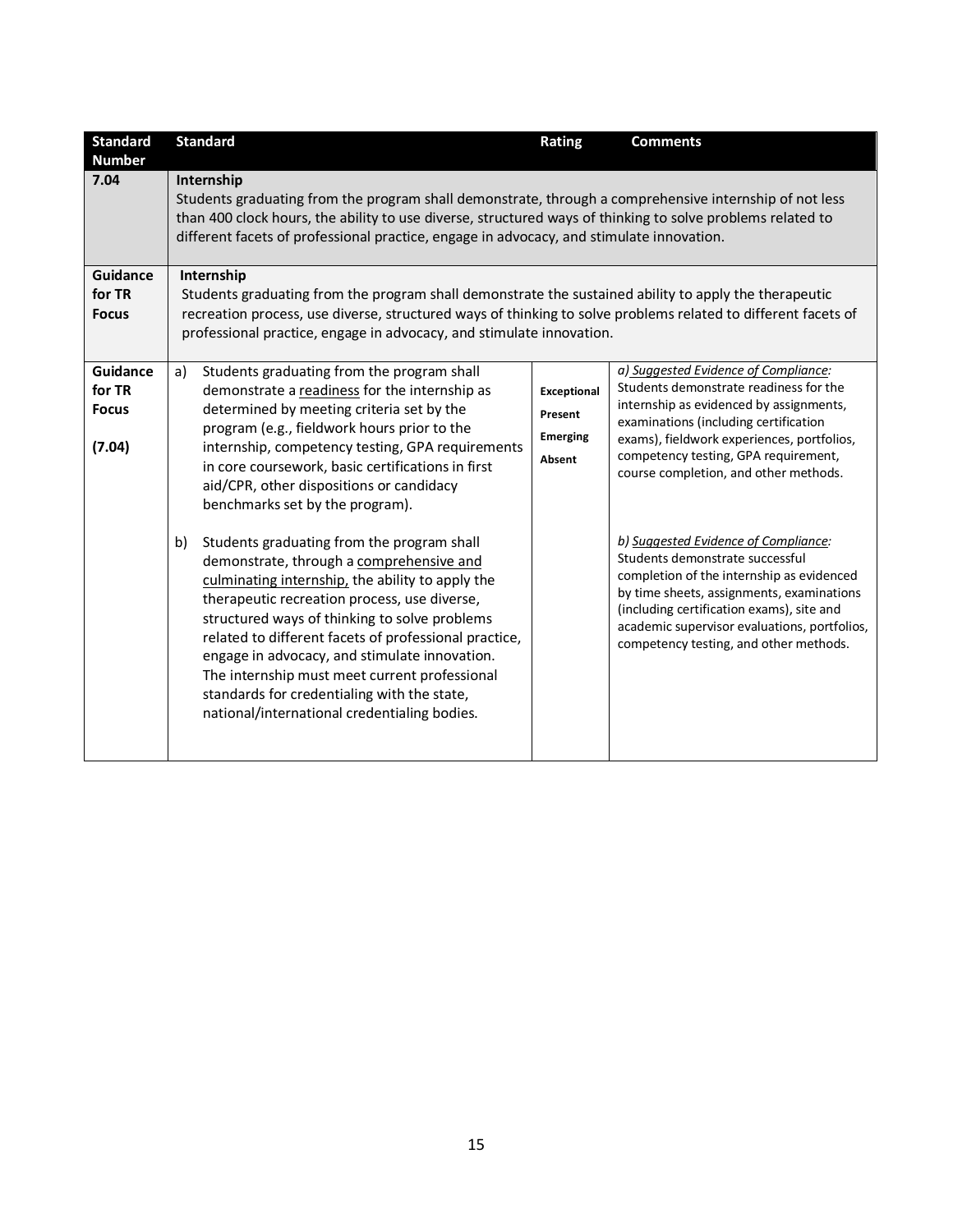## **Visitor Review of Learning Outcomes Council on Accreditation of Parks, Recreation, Tourism and Related Professions**

**1. Are the students provided with sufficient opportunities to achieve the outcomes stated in responses to the 7.0 series?** 

*Evidence*

- A. Written program assessment plan and reports that include learner outcomes, direct and indirect measures, results, and feedback.
- B. Matrix of program courses and extra instructional experiences with specific learning goals/objectives to correlate educational and professional experiences with learning outcomes.
- C. Course syllabi for courses and descriptions of extra-instructional learning opportunities and requirements that are central to meeting the 7.01-7.04 standards.
- D. Artifacts (e.g., sample assignments, experiences, materials from portfolios) and other evidence that opportunities are available to achieve outcomes.
- E. Interviews with class instructors, students, and professionals of external experiences central to learning outcomes of 7.01-7.04.

## **2. What evidence is provided demonstrating the existence of quality assessment measures being used to assess the outcomes?**

*Evidence*

- A. A description of when (timeline) measures are administered and to whom they are administered is included in the assessment plan or provided separately for this purpose.
- B. Appropriate content-related and criterion-related evidence of validity of inferences that the program might make from the data. This response would include a description of how the measures were developed, how they are evaluated, and, if available, empirical psychometric/metricology data (e.g., reliability estimates, validity coefficients).
- C. An assurance that assessment tools are not being used for purposes other than that for which they were developed (an ethical component of educational testing).
- D. Copies of measurement tools used in the process are available for site visitor inspection.
- E. Interviews with faculty, students, and professionals to identify respective roles in developing, completing, and using program's assessment measures.

## **3. What do the results of the assessment measures indicate with respect to students' achievement of outcomes?**

*Evidence*

- A. Explain/interpret what the results of the assessment measures indicate with respect to students' achievement of each learning outcome. This interpretation should reflect information found in the assessment plan and report.
- B. Written interpretations the program makes about student attainment of learning outcomes based on data from the measures used.
- C. Written interpretations the site visit team makes about student attainment of learning outcomes based on analysis of artifacts (e.g., assignments in student portfolios), and through discussion of assessment results with students, faculty, intern supervisors, and employers (e.g., on-site interviews with students, review of portfolios, on-site interviews with employers of graduates of the program, on-site interviews with internship supervisors).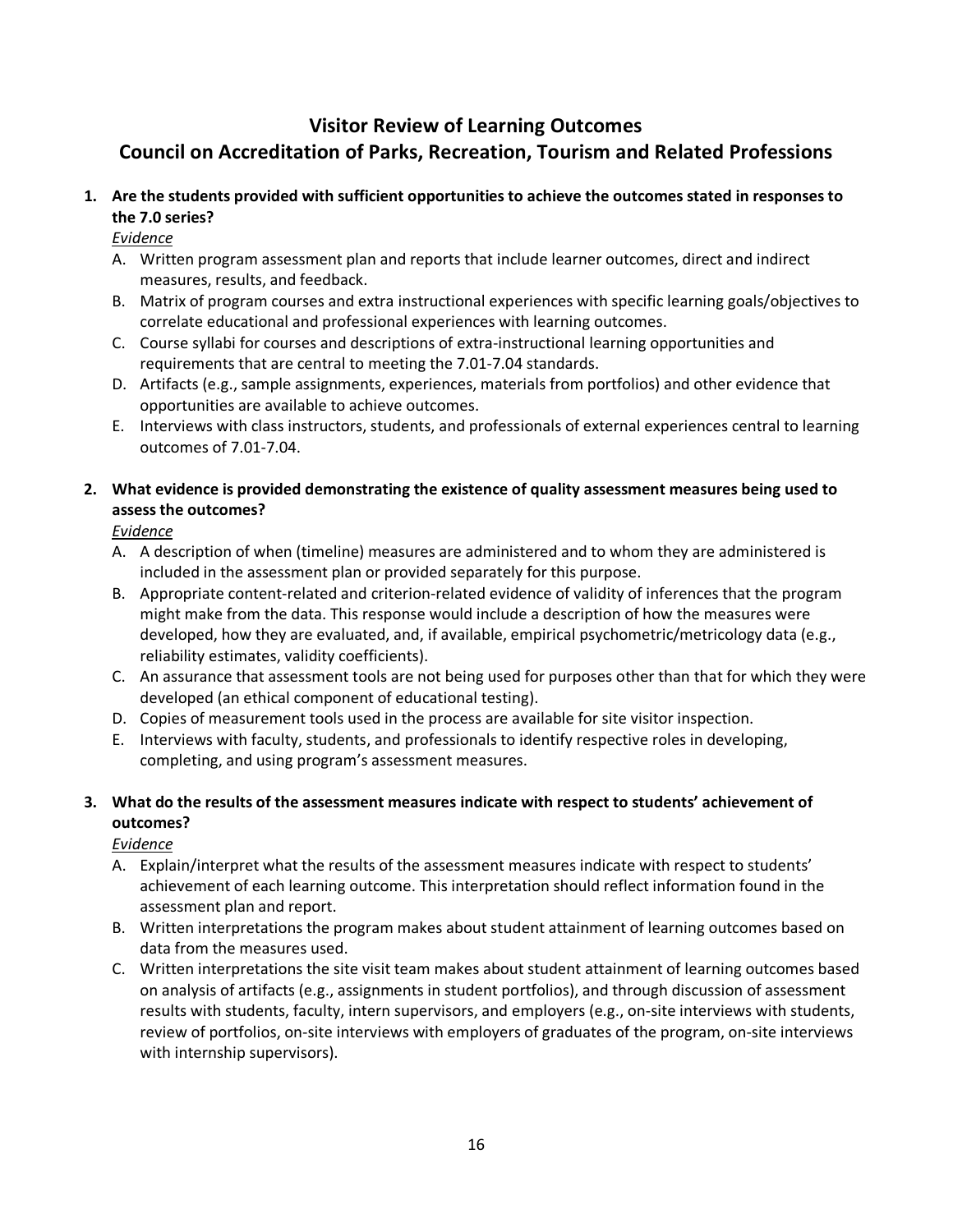#### **4. How does the program use the assessment results for continuous program improvement?** *Evidence*

- A. Written explanation or tangible evidence of how the data are used for decision-making. With whom and how assessment results are shared (e.g. faculty meeting discussions, revisions in the strategic plan?) Explain any advice or consultation sought during the interpretation phase of analyzing the data. If assessment results are reported to a common office in the institution, explain the status of the program's report to this unit.
- B. Specific artifacts that signal that assertions in item 1 are true (e.g., discussion of assessment-based decisions about curricula in faculty meeting minutes, student advisory committee minutes, discussion with or email evidence of consultation with practitioners). On-site visit team review of documents and interviews with administrators, faculty, students, and professionals.
- C. A written plan to address assessment results and improve the effectiveness of the program's efforts to assess and improve student learning over the next year and visit cycle.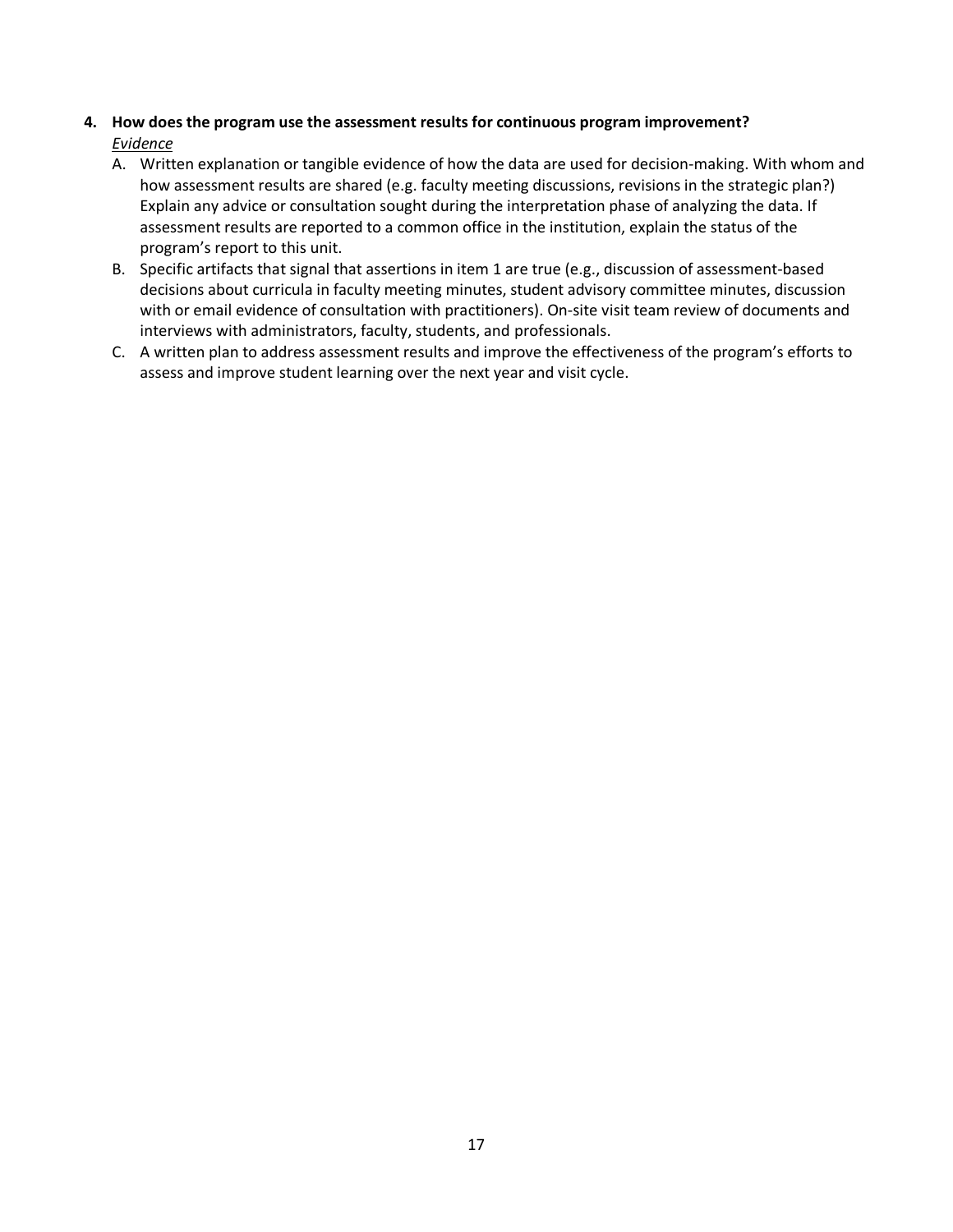## **Reference List**

- American Therapeutic Recreation Association. (2009). *Code of ethics*. Hattiesburg, MS: American Therapeutic Recreation Association.
- American Therapeutic Recreation Association. (2008). *Guidelines for competency assessment and curriculum planning for recreational therapy practice*. Hattiesburg, MS: American Therapeutic Recreation Association.
- American Therapeutic Recreation Association. (2000). *Standards for the practice of therapeutic recreation and self-assessment guide.* Hattiesburg, MS: American Therapeutic Recreation Association.
- Association of American Colleges and Universities (AAC&U) and Council on Higher Education Accreditation (CHEA). (2008). *New leadership for student learning and accountability: A statement of principle and call to action*. Washington, D.C.: AAC&U and CHEA.
- Autry, C., Anderson, S., & Sklar, S. (2010). Therapeutic recreation education: 2009 survey. *Therapeutic Recreation Journal, 44*(3), 161-181.
- Brasile, F. (1992). Professional preparation: Reported needs for a profession in transition. *Annual in Therapeutic Recreation, 3*, 58-71.
- Canadian Therapeutic Recreation Association. (2006). *Standards of practice for recreation therapists and therapeutic recreation assistants.* Calgary, AB: Canadian Therapeutic Recreation Association.
- Carter, M.J., & Janssen, M.A. (Late summer, 2009). Accreditation tie to assessment of learner outcomes. *ATRA Newsletter, 25*(3), 5-6. (1)
- Cole, J., & Cole, S. (2008). Accreditation and educational quality: Are students in accredited programs more academically engaged? *Schole: A Journal of Leisure Studies and Recreation Education, 23,* 75-91.
- Council on Accreditation of Parks, Recreation, Tourism and Related Professions. (2009). *2013 Learning outcomes standards and assessment.* Ashburn, VA: National Recreation and Park Association.
- Harvey, L. (2004). The power of accreditation: Views of academics. *Journal of Higher Education Policy and Management, 26*(2), 207-223.
- McGhee S.A., & Skalko, T.K. (2001). A pilot study for the validation of entry-level competencies for therapeutic recreation practice. *Annual in Therapeutic Recreation, 10*, 57-71.
- National Center for Healthcare Leadership. (2003). *Blue ribbon task force on accreditation*. Chicago, IL: NCHL.

National Council for Therapeutic Recreation Certification. (2007). *Job analysis report*. New City, NY: NCTRC.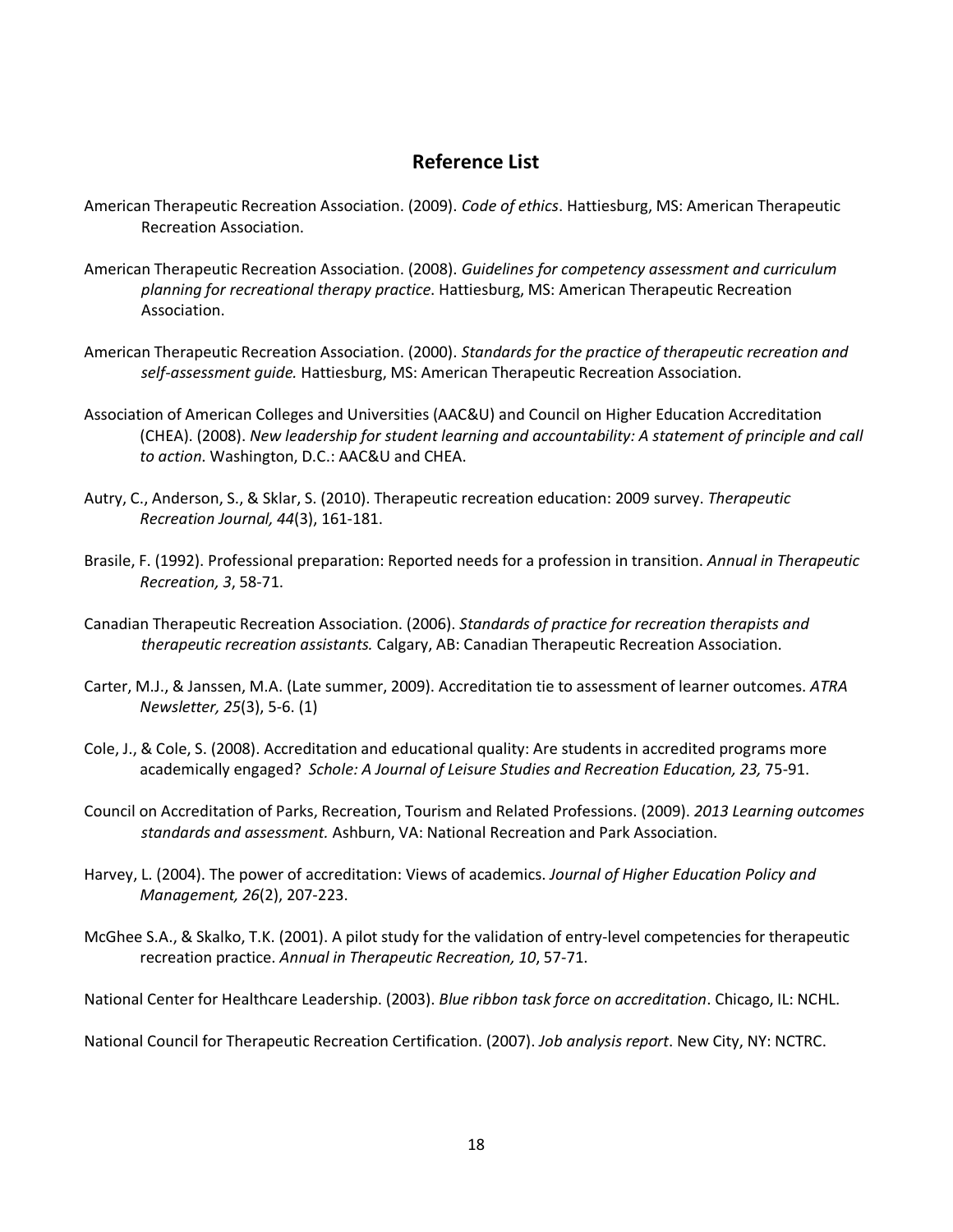- National Council for Therapeutic Recreation Certification. (2008). *Certification standards: Part IV NCTRC disciplinary process*. New City, NY: NCTRC. Retrieved from http://www.nctrc.org/documents/4Discipline.pdf
- National Council for Therapeutic Recreation Certification. (2009). *CTRS profile: Current research on professionals in the field.* New City, NY: NCTRC. Retrieved from http://www.nctrc.org/standardsandpublications.htm
- National Recreation and Park Association/National Therapeutic Recreation Society. (2001). *Code of ethics and interpretive guidelines*. Ashburn, VA: National Therapeutic Recreation Society.
- National Recreation and Park Association/National Therapeutic Recreation Society. (2004). *Standards of practice for a continuum of care in therapeutic recreation*. Ashburn, VA: National Therapeutic Recreation Society.
- Stumbo, N.J., & Carter, M.J. (1999). National therapeutic recreation curriculum study part A: Accreditation, curriculum and internship characteristics. *Therapeutic Recreation Journal, 33*(1), 46-60.
- Stumbo, N.J., Carter, M.J., & Kim, J. (2004). 2003 National therapeutic recreation curriculum study part A: Accreditation, curriculum and internship characteristics. *Therapeutic Recreation Journal, 38*(1), 32-52.
- Russell, R. (2010). Creating a signature undergraduate curriculum in recreation, parks, tourism and leisure studies. *Therapeutic Recreation Journal, 44*(3), 183-200.
- Task Force on Accreditation of Health Professions Education. (1999). Strategies for change and improvement. San Francisco, CA: Center for the Health Professions [On-line]. Retrieved from [http://futurehealth.ucsf.edu/pdf\\_files/accredit.pdf](http://futurehealth.ucsf.edu/pdf_files/accredit.pdf)
- Wise, A.E. (2005). Establishing teaching as a profession the essential role of professional accreditation. *Journal of Teacher Education, 56*(4), 318-331.
- Zabriskie, R., & McCormick, B. (2000). Accreditation and academic quality: A comparison with healthcare accreditation. *SCHOLE: A Journal of Leisure Studies and Recreation Education, 15*, 31-46.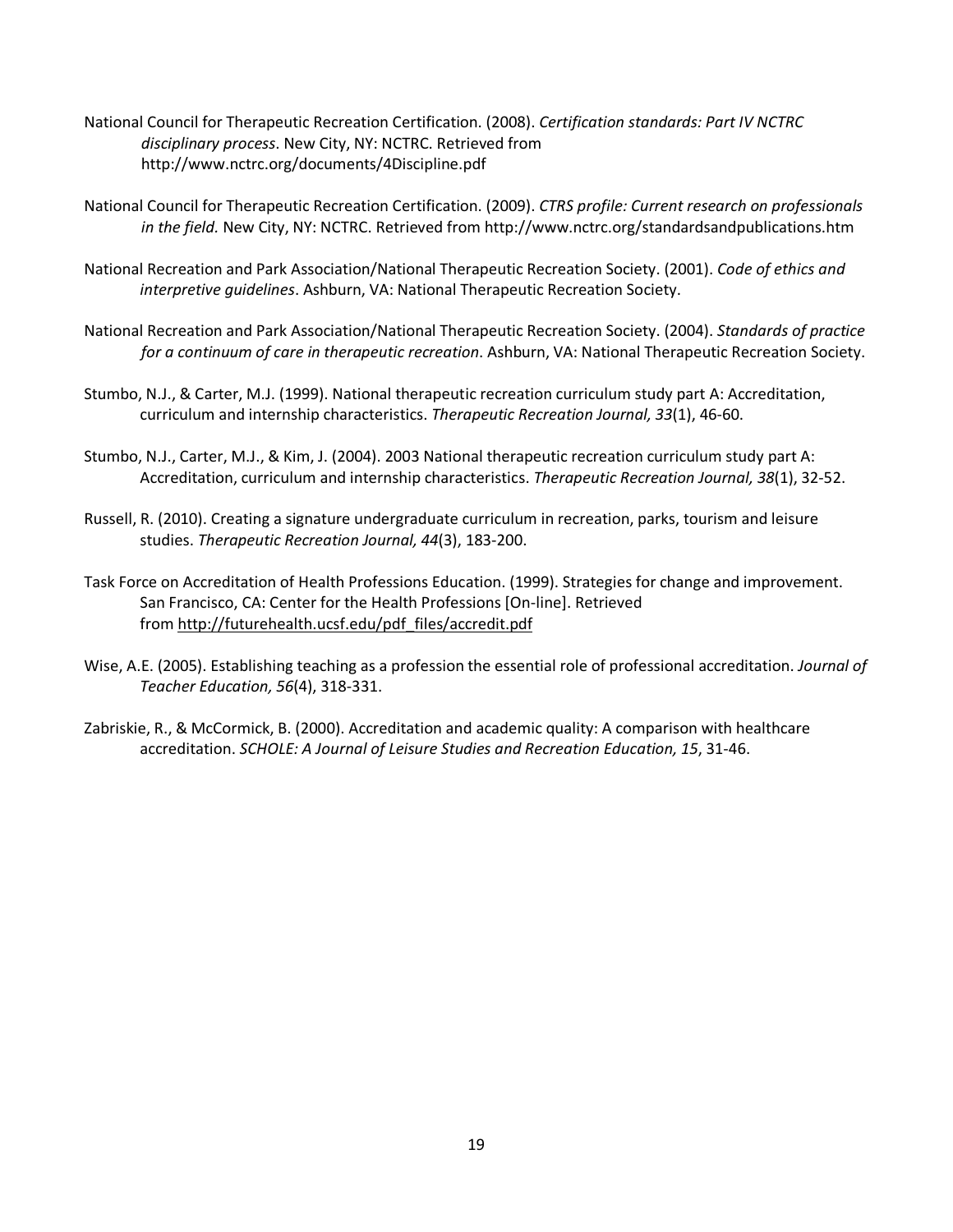## **Appendix A**

Matrix of TR Learning Outcomes to Standards of Practice, Job Analysis, and Other Scope of Practice Documents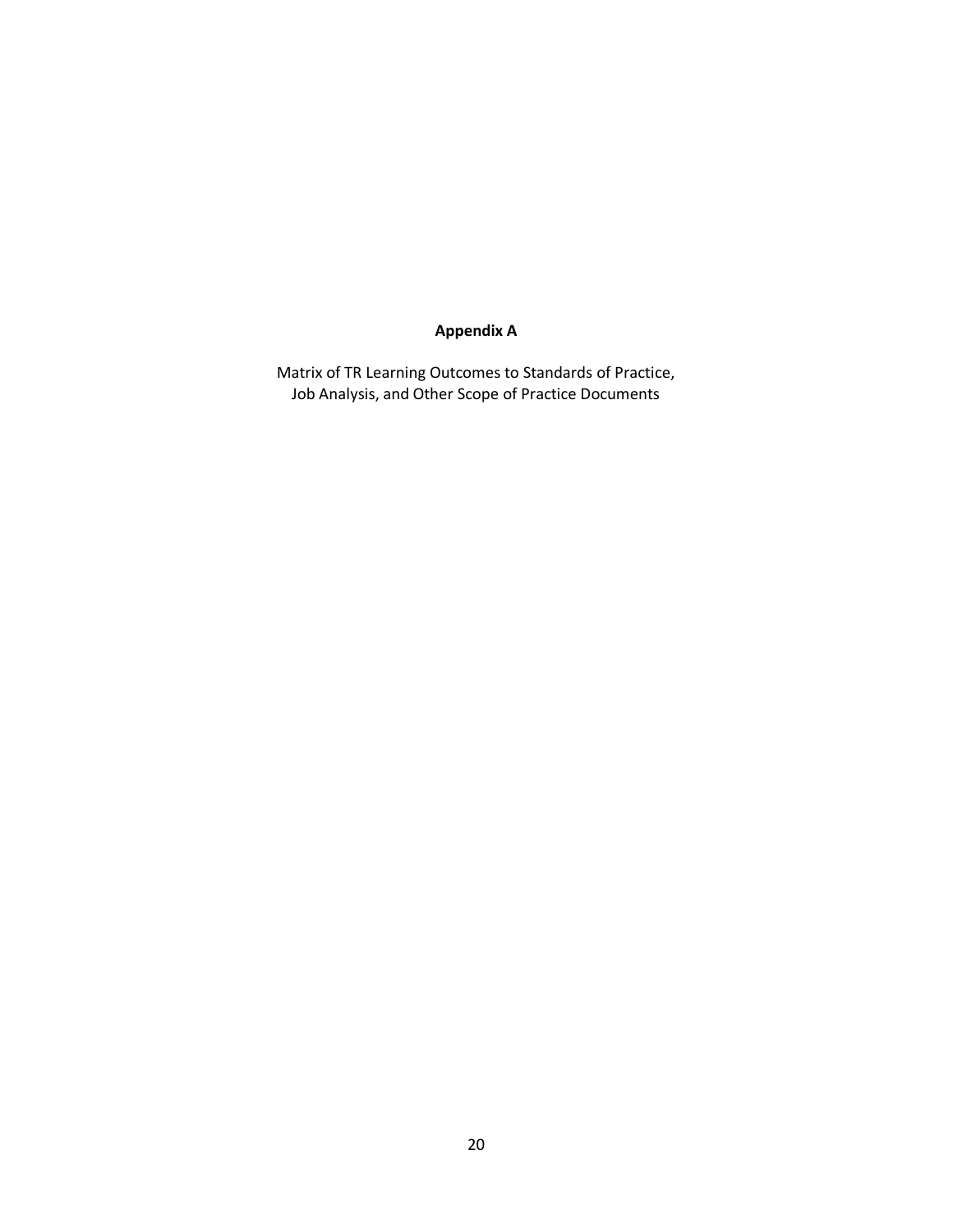| <b>COAPRT Standards</b><br><b>Learning Outcomes for Therapeutic Recreation</b>                                                                                                                                                                                                                                                                                                                                                                                                                                                                          | <b>Current COA</b><br><b>TR Option</b><br><b>Standards</b> | <b>NCTRC</b><br><b>Job Analysis</b>                            | <b>NRPA/NTRS</b><br><b>Standards of</b><br><b>Practice</b> | <b>CTRA</b><br><b>Standards of</b><br><b>Practice</b> | <b>ATRA</b><br><b>Standards of</b><br><b>Practice</b> | <b>CARTE</b><br><b>Standards</b> | <b>ATRA</b><br><b>Competency</b><br><b>Guidelines</b>          |  |  |
|---------------------------------------------------------------------------------------------------------------------------------------------------------------------------------------------------------------------------------------------------------------------------------------------------------------------------------------------------------------------------------------------------------------------------------------------------------------------------------------------------------------------------------------------------------|------------------------------------------------------------|----------------------------------------------------------------|------------------------------------------------------------|-------------------------------------------------------|-------------------------------------------------------|----------------------------------|----------------------------------------------------------------|--|--|
| 7.01 Historical, philosophical and scientific foundations<br>Students graduating from the program shall demonstrate the following entry-level knowledge: a) the nature and scope of the relevant park, recreation, tourism or related<br>professions and their associated industries; b) techniques and processes used by professionals and workers in those industries; and c) the foundations of the profession in<br>history, science, and philosophy.                                                                                               |                                                            |                                                                |                                                            |                                                       |                                                       |                                  |                                                                |  |  |
| <b>TR Guidance:</b><br>Historical, philosophical, theoretical, and scientific foundations of therapeutic recreation<br>Students graduating from the program shall demonstrate entry-level knowledge of the nature and scope of the therapeutic recreation profession and its associated service<br>delivery systems, and the foundations of the therapeutic recreation profession in history, theory, science, and philosophy.                                                                                                                          |                                                            |                                                                |                                                            |                                                       |                                                       |                                  |                                                                |  |  |
| Scope of practice<br>a)<br>Students graduating from the program shall demonstrate<br>entry-level knowledge of the scope and practice of the<br>therapeutic recreation. Fundamental elements include:<br>• Professionalism, including standards of practice,<br>credentialing, and codes of ethics of therapeutic<br>recreation service<br>• Role and function of therapeutic recreation<br>professionals in health, human, recreation, education,<br>and other relevant systems<br>• Models of service delivery and best practices in the<br>profession | 9D.01<br>9D.04<br>9D.07<br>9D.08<br>9D.21                  | KA 20-24<br><b>KA50</b><br>KA 64-65<br><b>KA68</b><br>KA 70-71 | $\overline{7}$                                             | $\overline{7}$<br>9                                   | $\overline{7}$                                        | 1.1                              | Foundations<br>of<br>Professional<br>Practice<br>$(pp. 31-32)$ |  |  |
| Professional techniques and processes<br>b)<br>Students graduating from the program shall demonstrate<br>entry-level knowledge of the techniques and processes of<br>the therapeutic recreation profession in decision making.<br>Fundamental elements include:<br>• Adherence to laws, regulations, standards of practice<br>and codes of ethics<br>• Professional involvement<br>• Use of best professional practices based on<br>theoretical, philosophical, and scientific foundations of<br>the field                                              | 7D.02<br>9D.21<br>9D.22                                    | JT 1-9                                                         | 6<br>$\overline{7}$                                        | $\overline{7}$<br>8<br>9                              | $\overline{7}$                                        | 1.1                              | Foundations<br>οf<br>Professional<br>Practice<br>$(pp. 31-32)$ |  |  |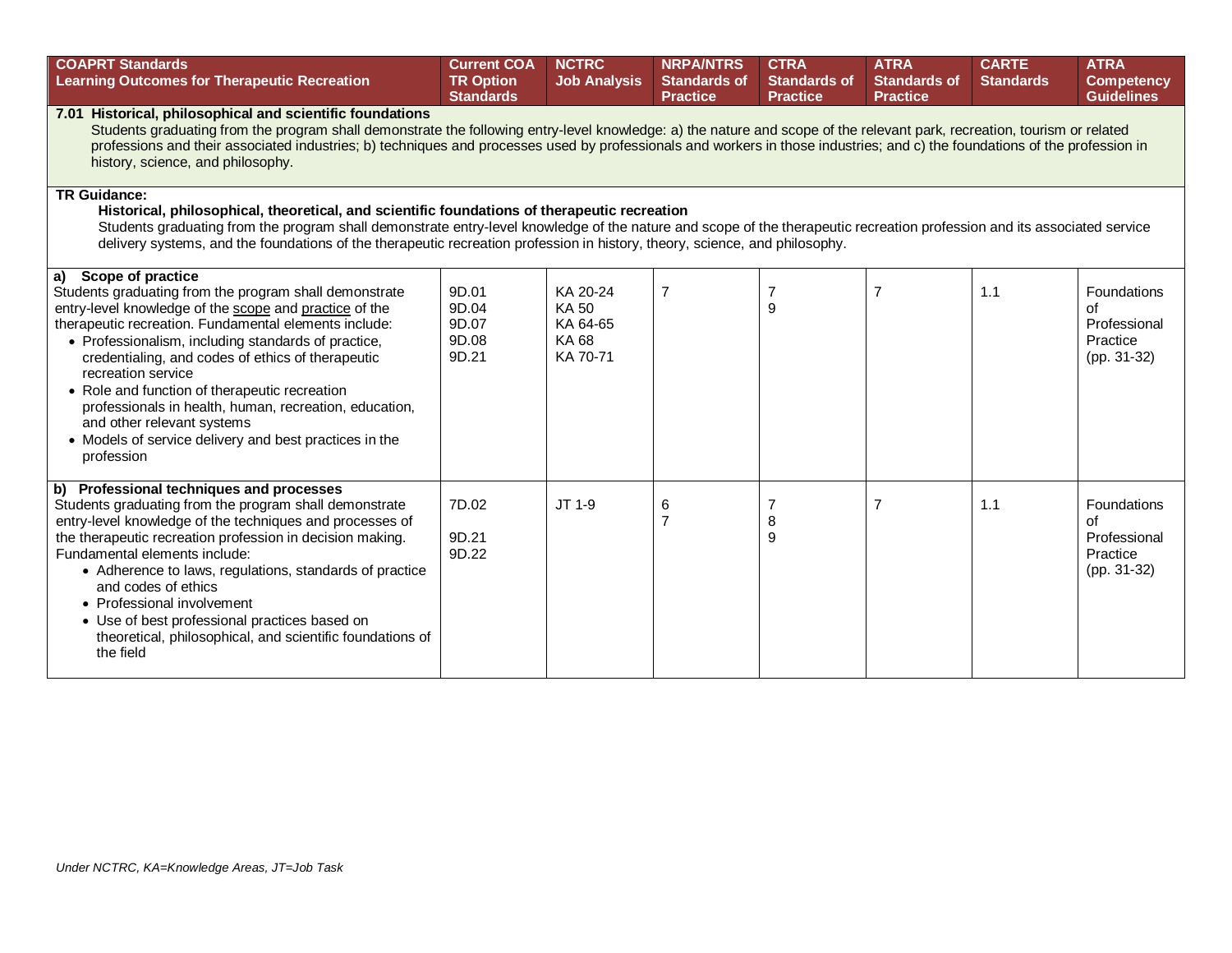| c) Historical, philosophical, theoretical, and scientific   |       |         |   |     |     |                    |
|-------------------------------------------------------------|-------|---------|---|-----|-----|--------------------|
| foundations                                                 | 7D.01 | KA 1-15 | 7 | $-$ | 1.1 | <b>Foundations</b> |
| Students graduating from the program shall demonstrate      | 7D.02 | KA 62   |   |     | 1.8 | Ωf                 |
| entry-level knowledge of the historical, philosophical,     | 7D.03 |         |   |     |     | Professional       |
| theoretical, and scientific foundations of the therapeutic  | 7D.04 |         |   |     |     | Practice           |
| recreation profession. Fundamental elements include:        | 7D.05 |         |   |     |     | $(pp. 31-32)$      |
| • Theoretical foundations of play, recreation, and leisure  |       |         |   |     |     |                    |
| behavior                                                    | 9D.02 |         |   |     |     | Functional         |
| • Theoretical and historical foundations of therapeutic     | 9D.03 |         |   |     |     | Aspects of the     |
| recreation                                                  |       |         |   |     |     | Human Body         |
| • Theoretical foundations of therapeutic recreation service |       |         |   |     |     | (p. 46)            |
| delivery (e.g., foundational models and theories)           |       |         |   |     |     |                    |
| • Theoretical and scientific foundations of the systems in  |       |         |   |     |     | Human              |
| which therapeutic recreation is delivered, including the    |       |         |   |     |     | Growth and         |
| impact of technology and globalization on those             |       |         |   |     |     | Development        |
| systems                                                     |       |         |   |     |     | (p. 47)            |
| • Human functioning, including anatomy and physiology,      |       |         |   |     |     |                    |
| human growth and development across the lifespan,           |       |         |   |     |     | Psychology,        |
| variations in development and resulting disability,         |       |         |   |     |     | Cog/Ed             |
| psychology, including abnormal psychology, and              |       |         |   |     |     | Psych,             |
| theories of human behavior change                           |       |         |   |     |     | Abnormal           |
| • Human services supportive areas (e.g., medical            |       |         |   |     |     | Psych              |
| terminology, pharmacology, counseling approaches,           |       |         |   |     |     | (p. 48)            |
| therapeutic communication, community development,           |       |         |   |     |     | Disabling          |
| positive behavioral supports)                               |       |         |   |     |     | Conditions         |
|                                                             |       |         |   |     |     | (p. 51)            |
|                                                             |       |         |   |     |     |                    |
|                                                             |       |         |   |     |     | Pharmacology       |
|                                                             |       |         |   |     |     | (p. 52)            |
|                                                             |       |         |   |     |     |                    |
|                                                             |       |         |   |     |     | Recreation         |
|                                                             |       |         |   |     |     | and Leisure        |
|                                                             |       |         |   |     |     | (p. 54)            |
|                                                             |       |         |   |     |     |                    |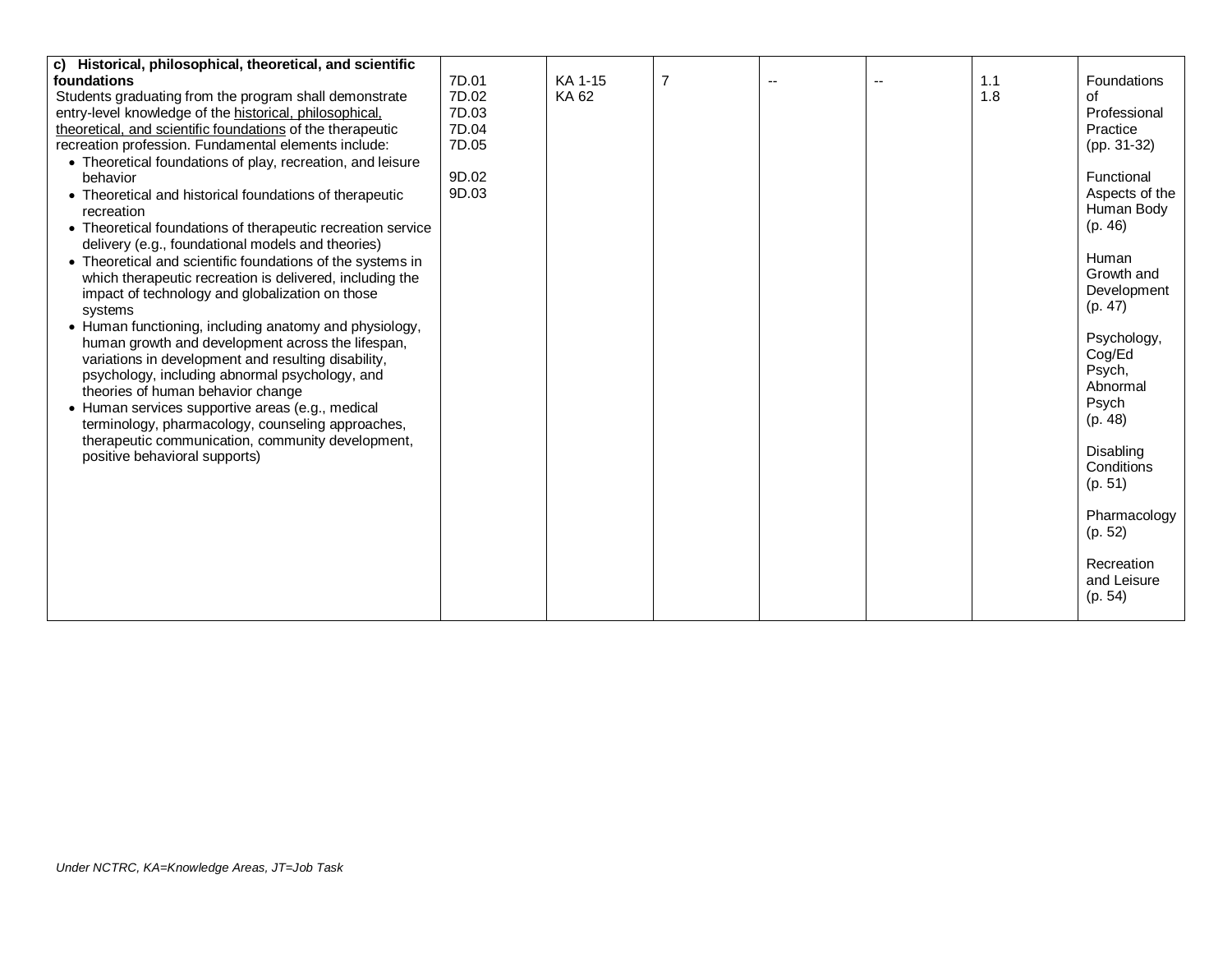| <b>COAPRT Standards of Excellence:</b><br><b>Learning Outcomes for Therapeutic Recreation</b>                                                                                                                                                                                                                                                                                                                                                                                                                                                                                                                                                                                                                                                                                                                                                                       | <b>Current COA</b><br><b>TR Option</b><br><b>Standards</b> | <b>NCTRC</b><br><b>Job Analysis</b>                   | <b>NRPA/NTRS</b><br><b>Standards of</b><br><b>Practice</b> | <b>CTRA</b><br><b>Standards of</b><br><b>Practice</b> | <b>ATRA</b><br><b>Standards of</b><br><b>Practice</b> | <b>CARTE</b><br><b>Standards</b> | <b>ATRA</b><br><b>Competency</b><br><b>Guidelines</b>         |  |  |
|---------------------------------------------------------------------------------------------------------------------------------------------------------------------------------------------------------------------------------------------------------------------------------------------------------------------------------------------------------------------------------------------------------------------------------------------------------------------------------------------------------------------------------------------------------------------------------------------------------------------------------------------------------------------------------------------------------------------------------------------------------------------------------------------------------------------------------------------------------------------|------------------------------------------------------------|-------------------------------------------------------|------------------------------------------------------------|-------------------------------------------------------|-------------------------------------------------------|----------------------------------|---------------------------------------------------------------|--|--|
| 7.02 Design and execution of leisure services<br>Students graduating from the program shall demonstrate the ability to design, implement, and evaluate services that facilitate targeted human experiences and that embrace<br>personal and cultural dimensions of diversity.                                                                                                                                                                                                                                                                                                                                                                                                                                                                                                                                                                                       |                                                            |                                                       |                                                            |                                                       |                                                       |                                  |                                                               |  |  |
| <b>TR Guidance:</b><br>Design and execution of the therapeutic recreation process<br>Students graduating from the program shall demonstrate the ability to assess, plan, implement, and evaluate therapeutic recreation services that facilitate targeted outcomes,<br>and that embrace personal and cultural dimensions of diversity.                                                                                                                                                                                                                                                                                                                                                                                                                                                                                                                              |                                                            |                                                       |                                                            |                                                       |                                                       |                                  |                                                               |  |  |
| a) Assessment<br>Students graduating from the program shall demonstrate the<br>ability to create/select, conduct, and evaluate<br>individualized assessment for therapeutic recreation<br>services clearly reflecting application of knowledge from<br>relevant facets of contemporary professional therapeutic<br>recreation practice, science, and philosophy. Fundamental<br>elements of assessment:<br>· Focus on leisure, physical, social, cognitive,<br>psychological/emotional, and spiritual domains of<br>human well-being<br>• Encompass standardized assessments, observation,<br>interview, and record review<br>• Are team-based and inter/transdisciplinary<br>• Ascertain participants' abilities, strengths, goals, and<br>aspirations                                                                                                             | 9D.09<br>9D.10<br>9D.11                                    | KA 25-41<br>JT 10-15                                  | 1A                                                         | 1                                                     | $\overline{1}$                                        | 1.2                              | Individualized<br>Patient/Client<br>Assessment<br>(pp. 33-34) |  |  |
| b) Planning<br>Students graduating from the program shall demonstrate the<br>ability to conduct individualized planning of therapeutic<br>recreation services clearly reflecting application of<br>knowledge from relevant facets of contemporary<br>professional therapeutic recreation practice, science, and<br>philosophy. Fundamental elements of individualized<br>planning:<br>• Utilize assessment results to generate person-centered<br>contextualized plans<br>• Use appropriate and correctly formatted goals and<br>objectives<br>• Use culturally relevant evidence-based interventions,<br>strategies, facilitation techniques, modalities, activities,<br>and adaptations<br>• Are team-based and involve the family/community<br>• Are contextualized to the service delivery system (e.g.,<br>health care, human services, recreation, education) | 9D.10<br>9D.11<br>9D.15<br>9D.18                           | KA 42-43<br>KA 45-46<br>KA 49<br>KA 51-52<br>JT 16-21 | 1B<br>$\overline{2}$                                       | 2                                                     | $\overline{c}$                                        | 1.3                              | Planning<br>Treatment/<br>Programs<br>$(pp. 35-36)$           |  |  |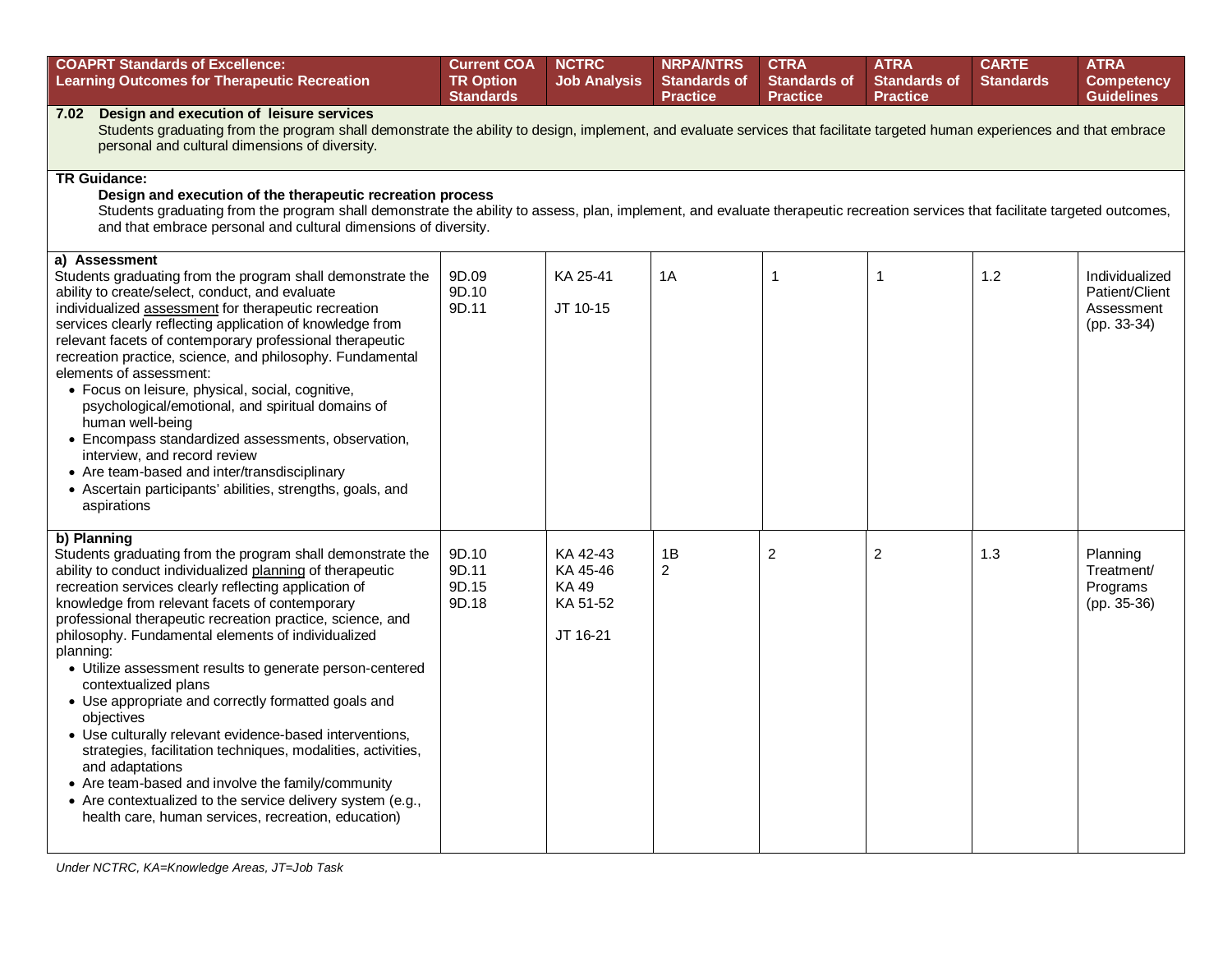| c) Implementation and facilitation<br>Students graduating from the program shall demonstrate the<br>ability to implement and facilitate therapeutic recreation<br>interventions and services for diverse clientele, settings,<br>cultures, and contexts. Fundamental elements of<br>implementation and facilitation include:<br>• Individual and group leadership skills<br>• Helping relationship skills<br>• A variety of common therapeutic recreation<br>interventions, facilitation techniques, activities, and<br>modalities<br>• Activity/task analysis, adaptation, and assistive<br>technologies<br>• Team and family participation<br>• Advocacy<br>• Contextualization to the service delivery system (e.g., | 7D.06<br>9D.03<br>9D.05<br>9D.06<br>9D.10<br>9D.11<br>9D.12<br>9D.13<br>9D.14<br>9D.15<br>9D.16 | KA 18-19<br><b>KA44</b><br>KA 47-48<br>KA 66<br>JT 22-27<br>JT 36-39 | 1 <sup>C</sup><br>2<br>3 | 3<br>6<br>10 | 3<br>6             | 1.4<br>1.5 | Implementing<br>Treatment/<br>Programs<br>(pp. 7-38)<br><b>Modalities</b><br>and<br>Facilitation<br>Techniques<br>(pp. 39-42)<br>Counseling,<br>Gr. Dynamics,<br>Leadership<br>(p. 49) |
|-------------------------------------------------------------------------------------------------------------------------------------------------------------------------------------------------------------------------------------------------------------------------------------------------------------------------------------------------------------------------------------------------------------------------------------------------------------------------------------------------------------------------------------------------------------------------------------------------------------------------------------------------------------------------------------------------------------------------|-------------------------------------------------------------------------------------------------|----------------------------------------------------------------------|--------------------------|--------------|--------------------|------------|----------------------------------------------------------------------------------------------------------------------------------------------------------------------------------------|
| health care, human services, recreation, education)                                                                                                                                                                                                                                                                                                                                                                                                                                                                                                                                                                                                                                                                     |                                                                                                 |                                                                      |                          |              |                    |            |                                                                                                                                                                                        |
| d) Documentation<br>Students graduating from the program shall demonstrate the<br>ability to document therapeutic recreation services according<br>to regulatory, professional, and system requirements.<br>Fundamental elements of documentation include:<br>• Assessment results<br>• Individualized plans<br>• Progress notes<br>• Discharge/transition summaries<br>• Compliance with agency, accreditation, and professional<br>standards for documentation                                                                                                                                                                                                                                                        | 9D.18<br>9D.20                                                                                  | <b>KA41</b><br>KA 53-54<br>JT33-35                                   | 1D<br>$\overline{4}$     | 4            | 4<br>5             | 1.2<br>1.3 | Evaluating<br>Treatment<br>Programs<br>(p. 43)                                                                                                                                         |
| e) Evaluation<br>Students graduating from the program shall demonstrate the<br>ability to evaluate therapeutic recreation services at the<br>participant and program level and to use evaluation data to<br>improve the quality of services. Fundamental elements<br>include:<br>• Use of appropriate research and evaluation designs and<br>methods to conduct formative and summative<br>evaluation to document outcomes from services<br>• Use of evaluation results to improve services or<br>programs and show accountability<br>• Quality assurance/quality improvement contextualized<br>to the service delivery system                                                                                          | 9D.19<br>9D.20                                                                                  | KA 55-56<br>JT 28-32                                                 | 1D<br>5<br>8             | 5            | 4<br>5<br>10<br>12 | 1.6        | Evaluating<br>Treatment<br>Programs<br>(p. 43)                                                                                                                                         |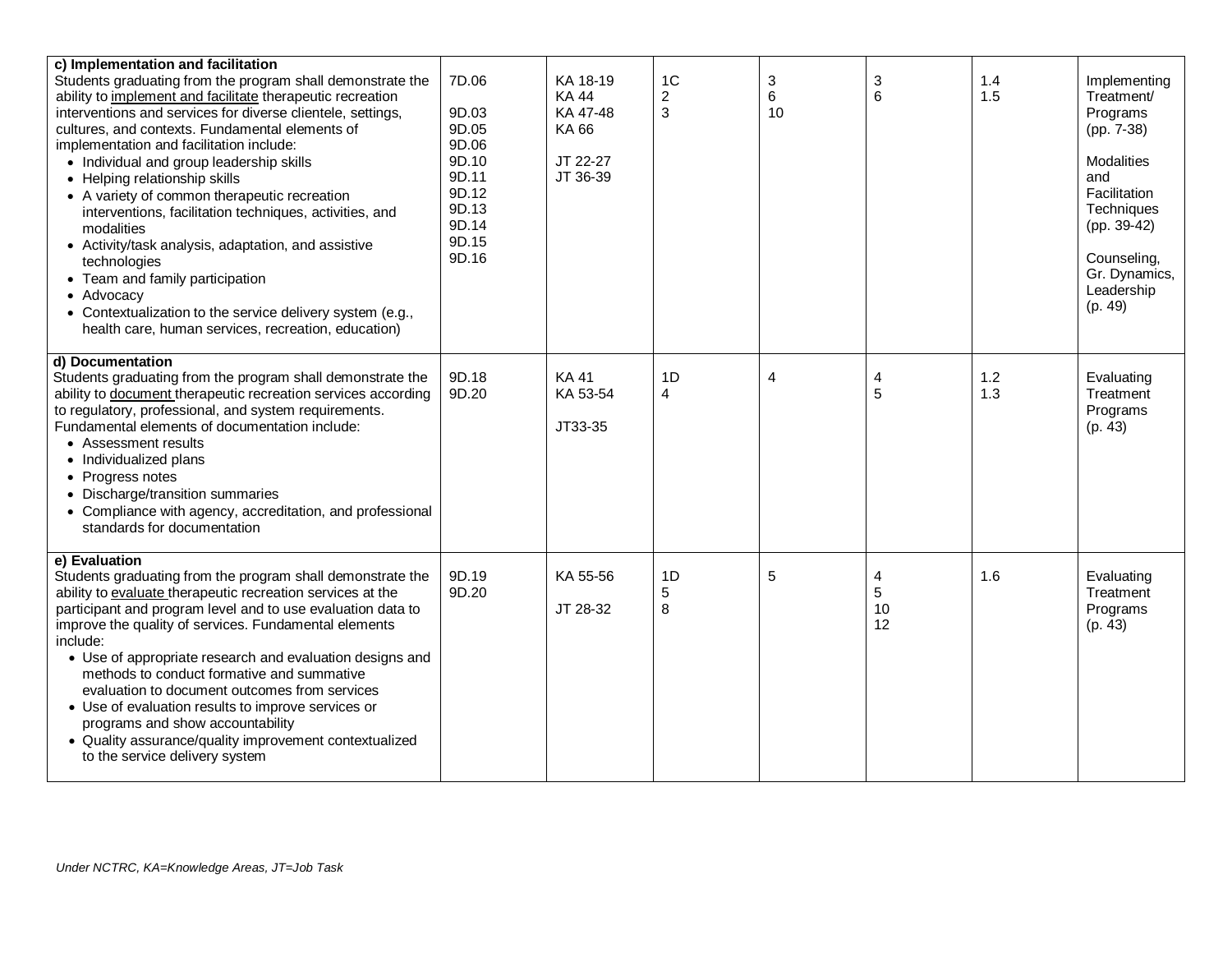| <b>COAPRT Standards of Excellence:</b><br><b>Learning Outcomes for Therapeutic Recreation</b>                                                                                                                                                                                                                                                                                                                                                                                                                                                                                                                                                                                                                                                                               | <b>Current COA</b><br><b>TR Option</b><br><b>Standards</b> | <b>NCTRC</b><br><b>Job Analysis</b>                                           | <b>NRPA/NTRS</b><br><b>Standards of</b><br><b>Practice</b> | <b>CTRA</b><br><b>Standards of</b><br><b>Practice</b> | <b>ATRA</b><br><b>Standards of</b><br><b>Practice</b> | <b>CARTE</b><br><b>Standards</b> | <b>ATRA</b><br><b>Competency</b><br><b>Guidelines</b>                                                             |  |  |  |  |
|-----------------------------------------------------------------------------------------------------------------------------------------------------------------------------------------------------------------------------------------------------------------------------------------------------------------------------------------------------------------------------------------------------------------------------------------------------------------------------------------------------------------------------------------------------------------------------------------------------------------------------------------------------------------------------------------------------------------------------------------------------------------------------|------------------------------------------------------------|-------------------------------------------------------------------------------|------------------------------------------------------------|-------------------------------------------------------|-------------------------------------------------------|----------------------------------|-------------------------------------------------------------------------------------------------------------------|--|--|--|--|
| Management, marketing, and finance of leisure services<br>7.03<br>Students graduating from the program shall be able to demonstrate entry-level knowledge about management/administration in parks, recreation, tourism and/or related<br>professions.                                                                                                                                                                                                                                                                                                                                                                                                                                                                                                                      |                                                            |                                                                               |                                                            |                                                       |                                                       |                                  |                                                                                                                   |  |  |  |  |
| <b>TR Guidance:</b><br>Management, marketing, and finance of therapeutic recreation services<br>Students graduating from the program shall be able to demonstrate entry-level knowledge about management/administration of therapeutic recreation services.                                                                                                                                                                                                                                                                                                                                                                                                                                                                                                                 |                                                            |                                                                               |                                                            |                                                       |                                                       |                                  |                                                                                                                   |  |  |  |  |
| Students graduating from the program shall be able to<br>demonstrate entry-level knowledge about facts, concepts,<br>principles, and procedures of management/administration<br>in therapeutic recreation. Fundamental elements include:<br>• Regulatory and legal compliance contextualized to the<br>service delivery system (e.g., health care, human<br>services, recreation, education)<br>• Operations and maintenance<br>• Finance and budgeting, reimbursement<br>• Marketing and advocacy<br>• Strategic and other agency/program level planning<br>• Risk and safety management<br>• Quality management<br>• Human resource development and management<br>• Professional development<br>• Evidence-theory-based practices<br>• Research and technological impacts | 9D.07<br>9D.17<br>9D.21<br>9D.22                           | KA 16-17<br>KA 56-61<br>KA 63<br>KA 67-73<br>JT 40-43<br>JT 44-54<br>JT 55-58 | 6<br>$\overline{7}$<br>8                                   | 11                                                    | 8<br>9<br>10<br>12                                    | 1.7                              | Managing<br>Recreational<br>Therapy<br>Practice<br>(pp. 44-45)<br><b>Health Care</b><br><b>Systems</b><br>(p. 53) |  |  |  |  |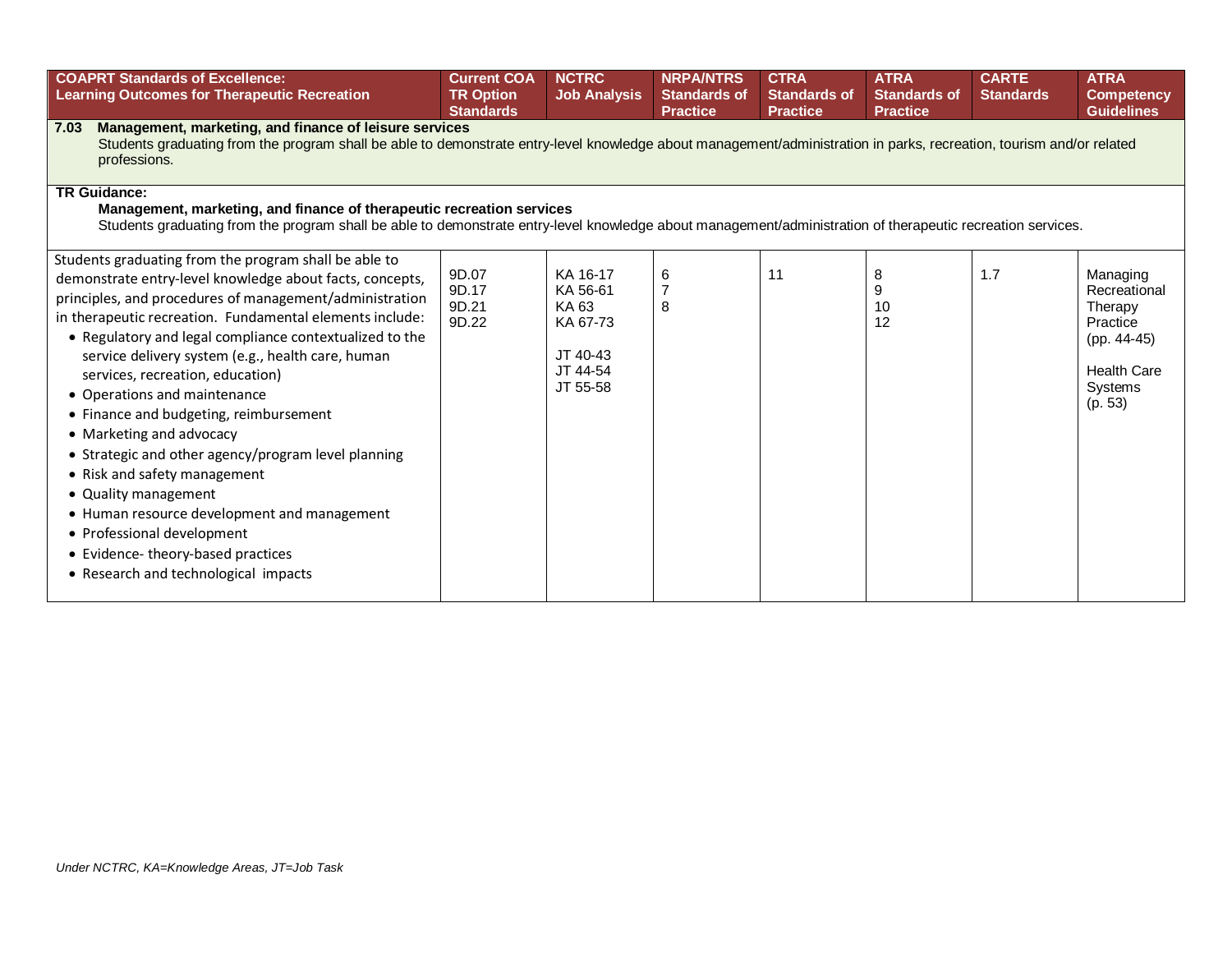| <b>COAPRT Standards of Excellence:</b><br><b>Learning Outcomes for Therapeutic Recreation</b>                                                                                                                                                                                                                                                                                                                                                                                                   | <b>Current COA</b><br><b>TR Option</b><br><b>Standards</b> | <b>NCTRC</b><br><b>Job Analysis</b>                                                                                                                                                                                                                            | <b>NRPA/NTRS</b><br><b>Standards of</b><br><b>Practice</b> | <b>CTRA</b><br><b>Standards of</b><br><b>Practice</b> | <b>ATRA</b><br><b>Standards of</b><br><b>Practice</b> | <b>CARTE</b><br><b>Standards</b> | <b>ATRA</b><br><b>Competency</b><br><b>Guidelines</b> |  |  |  |  |
|-------------------------------------------------------------------------------------------------------------------------------------------------------------------------------------------------------------------------------------------------------------------------------------------------------------------------------------------------------------------------------------------------------------------------------------------------------------------------------------------------|------------------------------------------------------------|----------------------------------------------------------------------------------------------------------------------------------------------------------------------------------------------------------------------------------------------------------------|------------------------------------------------------------|-------------------------------------------------------|-------------------------------------------------------|----------------------------------|-------------------------------------------------------|--|--|--|--|
| 7.04 Internship<br>Students graduating from the program shall demonstrate, through a comprehensive internship of not less than 400 clock hours, the ability to use diverse, structured ways of<br>thinking to solve problems related to different facets of professional practice, engage in advocacy, and stimulate innovation.                                                                                                                                                                |                                                            |                                                                                                                                                                                                                                                                |                                                            |                                                       |                                                       |                                  |                                                       |  |  |  |  |
| <b>TR Guidance:</b><br>Internship<br>Students graduating from the program shall demonstrate the sustained ability to apply the therapeutic recreation process, use diverse, structured ways of thinking to solve<br>problems related to different facets of professional practice, engage in advocacy, and stimulate innovation.                                                                                                                                                                |                                                            |                                                                                                                                                                                                                                                                |                                                            |                                                       |                                                       |                                  |                                                       |  |  |  |  |
| Students graduating from the program shall demonstrate<br>a readiness for the internship semester as determined by<br>meeting criteria set by the program (e.g., fieldwork hours<br>prior to the internship semester, competency testing, GPA<br>requirements in core coursework, basic certifications in first<br>aid/CPR, other dispositions or candidacy benchmarks set by<br>the program).                                                                                                  | $\overline{\phantom{a}}$                                   | ۵.                                                                                                                                                                                                                                                             | --                                                         | $\overline{a}$                                        | $\sim$ $\sim$                                         | 1.9                              | First Aid and<br>Safety<br>(p. 50)                    |  |  |  |  |
| Students graduating from the program shall demonstrate,<br>through a comprehensive and culminating internship, the<br>ability to apply the therapeutic recreation process, use<br>diverse, structured ways of thinking to solve problems<br>related to different facets of professional practice, engage in<br>advocacy, and stimulate innovation. The internship must<br>meet current professional standards for credentialing with<br>the state, national/international credentialing bodies. | (In the core<br>standards)                                 | A minimum<br>560-hour,<br>fourteen (14)<br>consecutive<br>week field<br>placement<br>experience in<br>therapeutic<br>recreation<br>services that<br>uses the<br>therapeutic<br>recreation<br>process as<br>defined by the<br>current<br>NCTRC Job<br>Analysis. |                                                            |                                                       | $---$                                                 | 1.9                              | <b>Not</b><br>addressed                               |  |  |  |  |